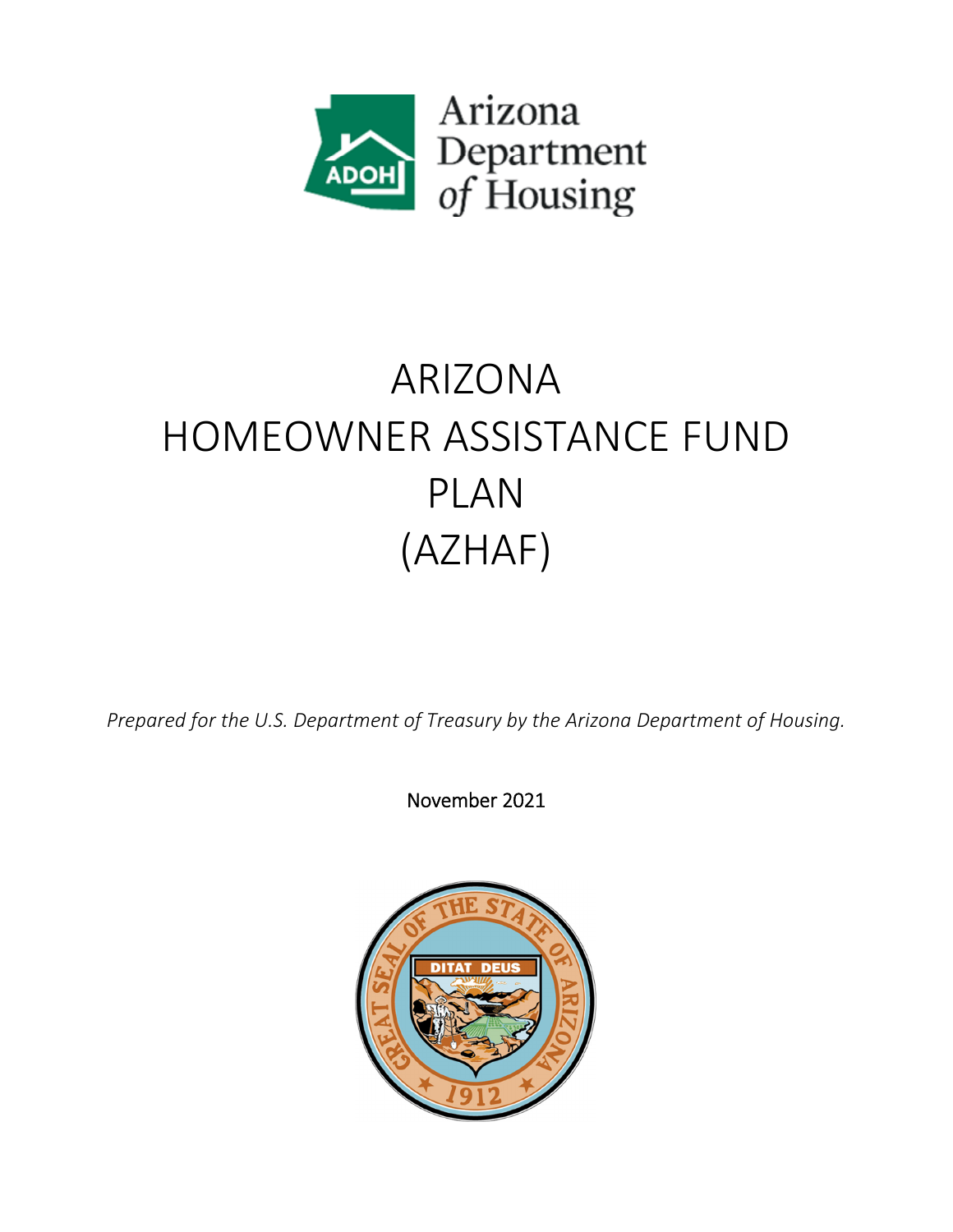# Contents

| 1. |  |
|----|--|
| 2. |  |
| 3. |  |
|    |  |
| 1. |  |
| 2. |  |
|    |  |
|    |  |
|    |  |
|    |  |
|    |  |
|    |  |
|    |  |
|    |  |
|    |  |
|    |  |
|    |  |
|    |  |
|    |  |
|    |  |
|    |  |
|    |  |
|    |  |
|    |  |
|    |  |
|    |  |
|    |  |
|    |  |
|    |  |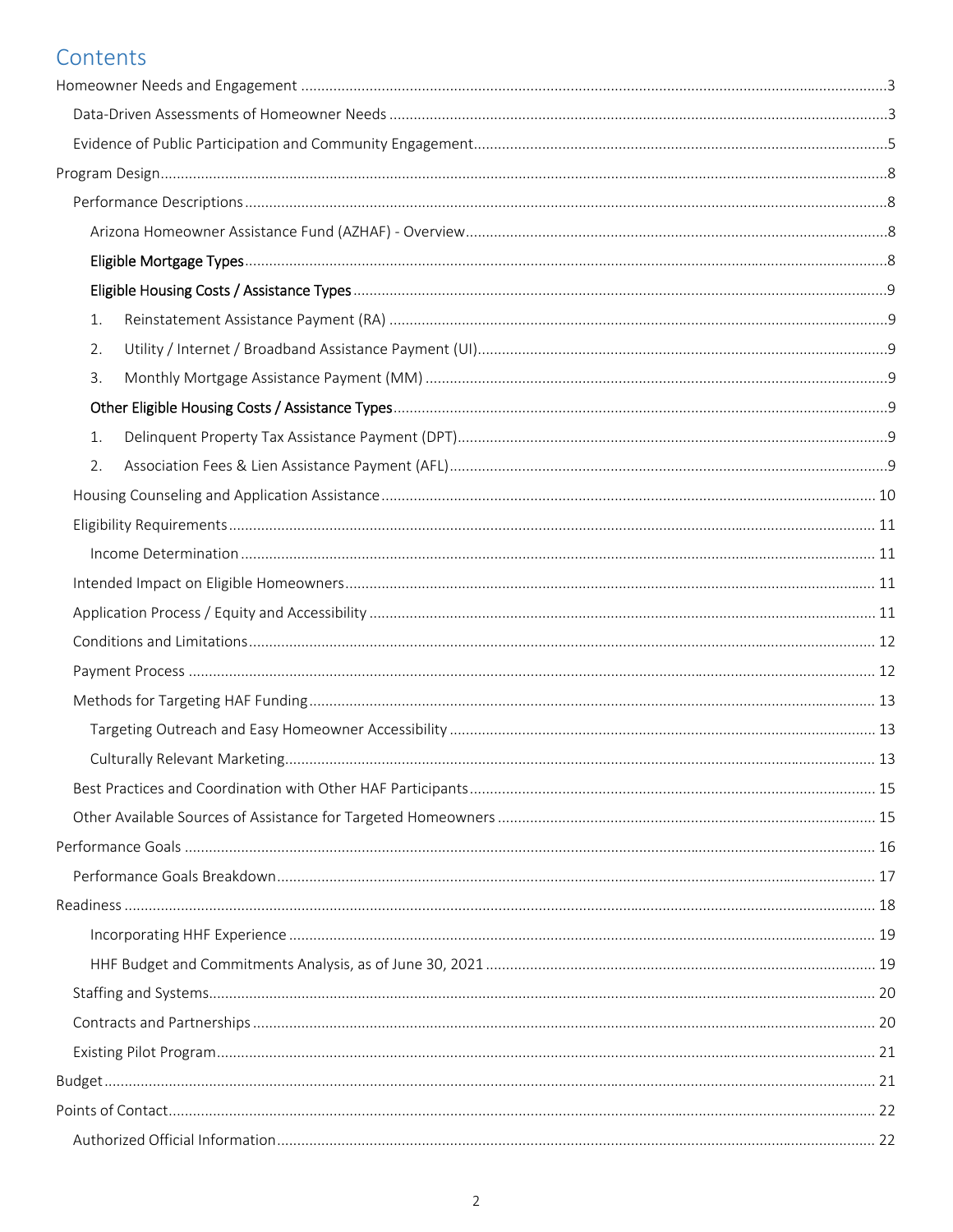# Homeowner Needs and Engagement

Similar to other states, Arizona residents have experienced hardships since the COVID‐19 public health crisis that began in January of 2020. Due to pandemic closures, quarantines, and other changes in daily habits, many Arizona residents lost their jobs or experienced significant reductions in income that resulted in accumulated debt. In January 2020, the State of Arizona's unemployment rate was 4.1% and as of August 2021, the unemployment rate had risen to 6.2% (US Bureau of Labor Statistics). The ongoing uncertainty has inhibited a more robust recovery, but many folks continue to move to Arizona and a number of large tech and biomedical companies are locating their manufacturing facilities here. Future financial challenges are unknown, but Arizonans are continuing to financially recover as jobs are added to the local economy and they return to work.

In preparation for the U.S. Treasury's Homeowner Assistance Fund (HAF), the Arizona Department of Housing (ADOH) has created the following plan for the purpose of mitigating homeowners' financial hardships associated with the coronavirus pandemic. The plan's focus is to provide funds to eligible homeowners that will assist with mortgage delinquencies and prevent defaults and foreclosures, loss of utilities or home energy services, and displacements of homeowners experiencing financial hardship after January 21, 2020.

### Data‐Driven Assessments of Homeowner Needs

The need for mortgage assistance in Arizona is significant. Financial hardship resulting from the pandemic is especially high in rural, low income, and high minority population communities. Below is a summary of mortgage data for Arizona based on reports received from the U.S. Department of Treasury and US Census Bureau:

#### Federal Reserve Bank Mortgage Dashboard

Statewide Mortgages – 383,245 23% of total Mortgages are Low Income Borrowers 34% of total Mortgages are High Minority Population Borrowers Forbearance Rate – 3.2% / 12,263 loans currently in forbearance Statewide Forbearance Rate 3.2% ‐ Low Income 4%, High Minority 4.3% Delinquency Rate – 1.1% / 4,216 loans currently delinquent Statewide Delinquency Rate 1.1% ‐ Low Income 1.4%, High Minority 1.5%

#### Federal Reserve Bank Mortgage Dashboard – Bank Serviced Portfolio Loans Only

Statewide Mortgages – 11,126 Statewide Mortgages in Forbearance – 401 Statewide Mortgages in Delinquency ‐ 133 Statewide Forbearance Rate 3.6% ‐ Rural 12%, Low Income 4.5%, High Minority 5.5% Statewide Delinquency Rate 1.2% ‐ Rural 3%. Low Income 2.1%, High Minority 2.3%

#### Reports received from Treasury – Arizona FHA, Dept. of Agriculture, VA Loans

Total loans in Forbearance – 20,224 Minority Borrowers in Forbearance – 10,672 (53% of all loans in Forbearance) Average income in Forbearance ‐ \$49,560 to \$53,567 USDA/VA Delinquent Amount in Forbearance – \$54,724,345 Loans 90+ days Delinquent not in Forbearance – 78,952 Minority Borrowers with Loans 90+ days Delinquent ‐ 11,783 (15% of all 90+ days Delinquent) 53% of Minority Borrowers with Loans 90+ Days Delinquent are Hispanic Over 90% of VA loans in delinquency or forbearance are "Other" Minority Borrowers Active Foreclosures – 360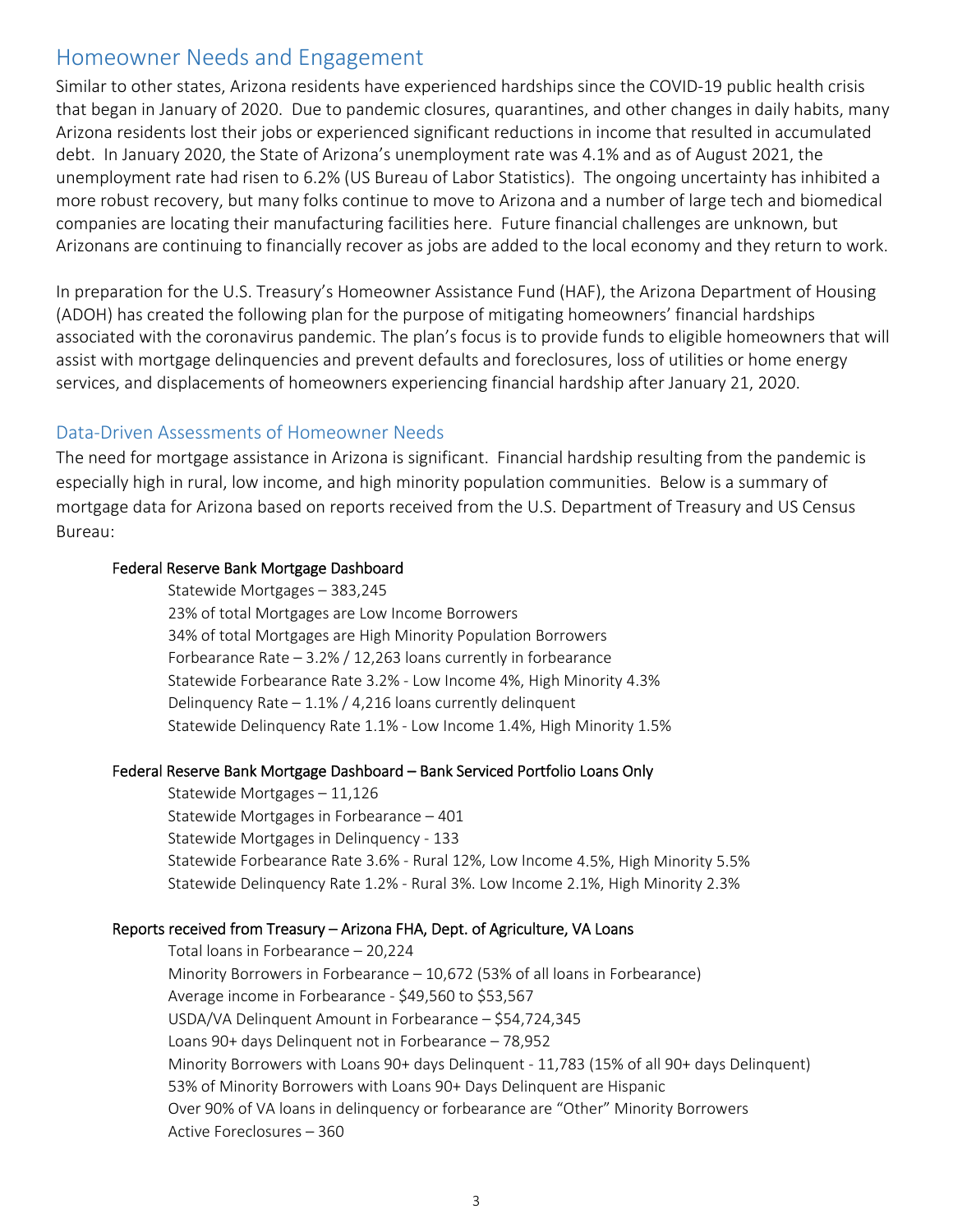#### US Census Bureau – Quick Facts Report for Arizona

Median household income in 2019 dollars ‐ \$58,945 Median selected monthly owner costs with a mortgage 2015‐2019 ‐ \$1,434 Language other than English spoken at home – 27.1%

#### Arizona Republic – Primary Newspaper in Arizona

February 2, 2021 - Over 50,000 residents and businesses in the Valley are behind on utility bills

#### Arizona Public Service – Arizona's largest electricity supplier's website

"We recognize the financial impact many of our customers have been facing and we're here to help. We are suspending service disconnections and waiving late fees from June 1, 2021, to October 15, 2021."

#### **Summary**

There is significant need for assistance in Arizona. Arizona has over 33,000 mortgages currently in forbearance and over 83,000 mortgages in delinquency. Both forbearances and delinquencies are significantly greater among rural, low income, and high minority communities. The largest minority community with the greatest need is the Hispanic community and a significant portion of that community speaks Spanish in the home.

Cities in the largest metro area "the Valley" recently reported over 50,000 residential and business utility delinquencies. The number of electric and gas delinquencies is unknown, but assumed to be similar. ADOH had almost 10,000 unique pre‐screenings of HAF applicants since an eligibility website was opened on August 13, 2021. Utility requests in those pre‐screenings included over 5,500 for electricity, 5,200 for internet, and 2,800 for water. Because of the extreme desert heat, most Arizona water and electric utilities have extended pandemic suspensions of disconnections through the summer months and resumed disconnections in October 2021.

ADOH is using census tract information to identify high minority communities and the Mortgage nonpayment's by State tool on the website for the Federal Reserve Bank of Atlanta: https://www.atlantafed.org/center‐for‐ housing-and-policy/data-and-tools/mortgage-analytics-and-performance-dashboard to identify counties with high delinquency rates. Marketing and outreach efforts will be specific to those communities and will be language and culturally appropriate. Specific targeting and outreach events for these communities will be coordinated with contracted Housing Counseling Agencies and Community Action Agencies. ADOH is encouraging contracted local housing counseling and community action agencies to use their special relationships with low income and minority communities to overcome any hesitancy about a government program, documentation requirements, or lack of experience with technology.

Through various funding sources, many Arizona agencies and local jurisdictions have been and continue to provide utility, rental, and other assistance to those most affected by the pandemic. ADOH is working closely with utility providers, other State Departments, and local jurisdictions who serve the low‐income populations affected by the pandemic to leverage assistance and minimize duplication and fraudulent collection of assistance. Up to date delinquency amounts will be verified with each payee prior to authorizing payment on behalf of HAF applicants. Any excess payments will be returned to ADOH to use for other HAF assistance.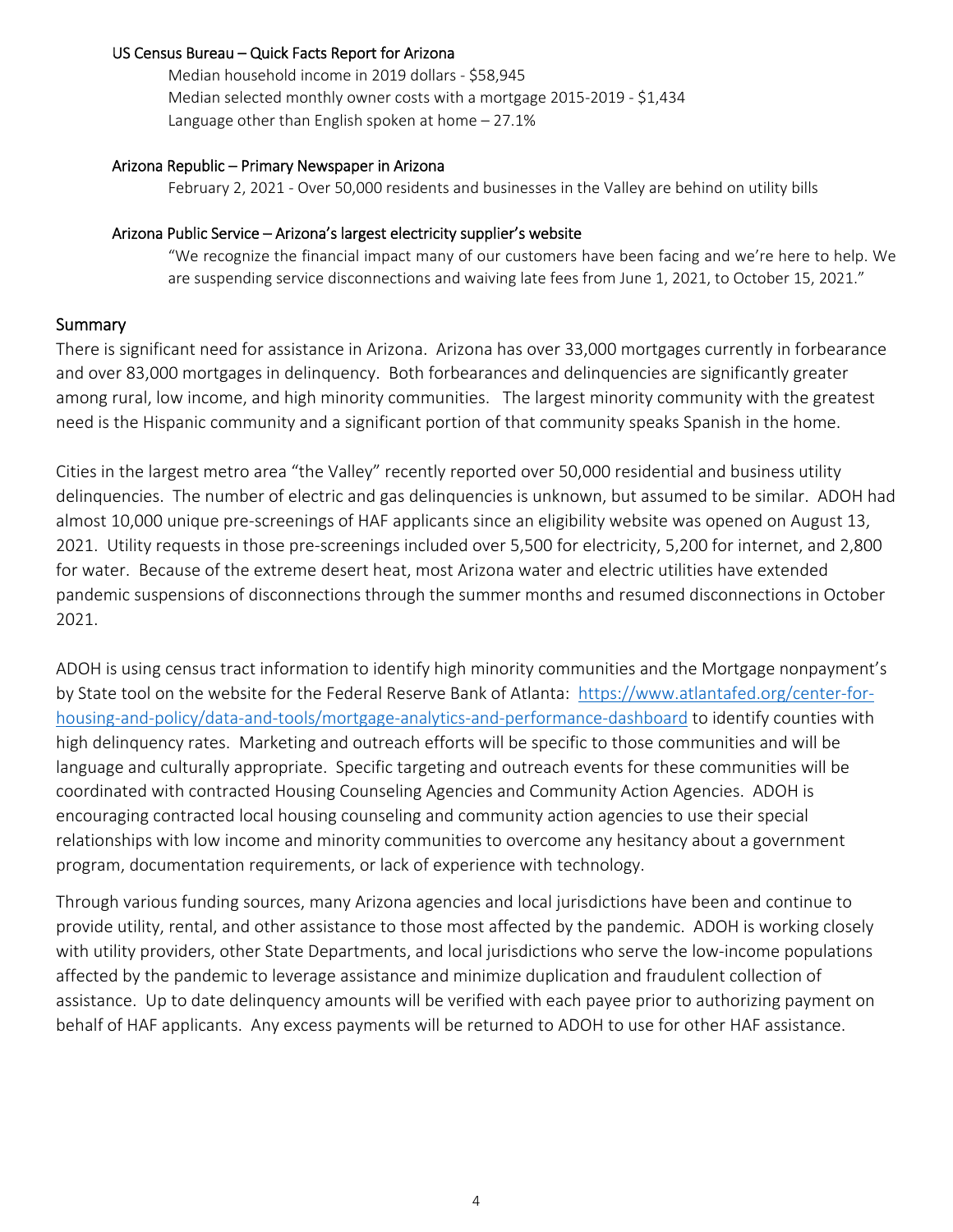# Evidence of Public Participation and Community Engagement

Since June 2021, ADOH has met with the following City and County jurisdictions, Community Action Organizations, and Housing Counseling Agencies to discuss the implementation of the HAF Program:

| Organization<br>Name                                       | Organization<br><b>Address</b>                       | <b>Organization Website</b>                                    | Organization<br>Primarily<br>Serves LMI<br>Households | Provider<br>Addresses<br>Impacts of<br>Housing<br>Discrimination |
|------------------------------------------------------------|------------------------------------------------------|----------------------------------------------------------------|-------------------------------------------------------|------------------------------------------------------------------|
| Administration of Resources &                              |                                                      |                                                                |                                                       |                                                                  |
| Choices                                                    | 5800 W Glenn Dr Suite 330,                           |                                                                |                                                       |                                                                  |
|                                                            | Glendale, AZ 85301                                   | https://arc-az.org/                                            | Yes                                                   | Yes                                                              |
| Arizona Housing Coalition                                  |                                                      | 1495 E Osborn Rd, Phoenix, AZ https://www.azhousingcoalition.o |                                                       |                                                                  |
|                                                            | 85014<br>345 S California St., Chandler,             | rg/                                                            | Yes                                                   | Yes                                                              |
| <b>AZCEND</b>                                              | AZ 85225                                             | https://azcend.org/                                            | Yes                                                   | Yes                                                              |
| Chicanos Por La Causa                                      | 1112 E. Buckeye Rd., Phoenix,                        |                                                                |                                                       |                                                                  |
|                                                            | AZ 85034                                             | https://cplc.org/                                              | Yes                                                   | Yes                                                              |
| City Manager's Office - City of                            | 200 W Washington St,                                 | https://www.phoenix.gov/cityma                                 |                                                       |                                                                  |
| Phoenix                                                    | Phoenix, AZ 85003                                    | nager                                                          | Yes                                                   | Yes                                                              |
| City of Glendale CAP                                       |                                                      | https://www.glendaleaz.com/live/                               |                                                       |                                                                  |
|                                                            |                                                      | city_services/citizen_assistance_p                             |                                                       |                                                                  |
|                                                            | 5850 W Glendale Ave,                                 | rograms/crisis_assistance_progra                               |                                                       |                                                                  |
|                                                            | Glendale, AZ 85301                                   | ms                                                             | Yes                                                   | Yes                                                              |
| City of Phoenix Human Services                             | 200 W Washington St,                                 | https://www.phoenix.gov/human                                  |                                                       |                                                                  |
| Department                                                 | Phoenix, AZ 85003                                    | services                                                       | Yes                                                   | Yes                                                              |
| Coconino County Community                                  | 2625 N King St, Flagstaff, AZ                        | https://www.coconino.az.gov/143                                |                                                       |                                                                  |
| Services Department                                        | 86004                                                | /Community-Services                                            | Yes                                                   | Yes                                                              |
| Comite De Bien Estar, Inc.                                 | 963 B St, San Luis, AZ 85349                         | https://www.comiteaz.com/                                      | Yes                                                   | Yes                                                              |
| Community Action Human                                     | 109 N Sunshine Blvd, Eloy, AZ                        |                                                                |                                                       |                                                                  |
| Resources Agency (CAHRA)                                   | 85131                                                | https://www.cahra.org/                                         | Yes                                                   | Yes                                                              |
| <b>Family Housing Resources</b>                            | 3503 N Campbell Ave Ste 501,<br>Tucson, AZ 85719     | https://www.fhrtucson.org/                                     | Yes                                                   | Yes                                                              |
| <b>Genesis Housing Services</b>                            | PO Box 1555, Higley, AZ 85236 https://genesishs.org/ |                                                                | Yes                                                   | Yes                                                              |
| Gila County CAP                                            |                                                      | https://www.gilacountyaz.gov/go                                |                                                       |                                                                  |
|                                                            | 107 W Frontier St C, Payson,                         | vernment/community/community                                   |                                                       |                                                                  |
|                                                            | AZ 85541                                             | action_program.php                                             | Yes                                                   | Yes                                                              |
| Housing Solutions of Northern                              | 2304 N 3rd St, Flagstaff, AZ                         |                                                                |                                                       |                                                                  |
| Arizona                                                    | 86004                                                | https://www.housingnaz.org/                                    | Yes                                                   | Yes                                                              |
| Maricopa County Human                                      | 234 N Central Ave #3000,                             | https://www.maricopa.gov/5270/                                 |                                                       |                                                                  |
| Services Department                                        | Phoenix, AZ 85004                                    | Human-Services                                                 | Yes                                                   | Yes                                                              |
| Mesa Community Action<br>Network                           | 635 E Broadway Rd., Mesa, AZ<br>85204                | https://www.turnanewleaf.org/                                  | Yes                                                   | Yes                                                              |
| Newtown CDC/CLT                                            | 2106 E Apache Blvd. #112,                            |                                                                |                                                       |                                                                  |
|                                                            | Tempe, AZ 85281                                      | https://newtowncdc.org/                                        | Yes                                                   | Yes                                                              |
| NID Housing Counseling Agency 2111 E. Highland, Ste. 240,  |                                                      |                                                                |                                                       |                                                                  |
| (AZ) (NID-HCA)                                             | Phoenix, AZ 85016                                    | https://www.nidhousing.com/                                    | Yes                                                   | Yes                                                              |
| Northern Arizona Council of                                | 119 E Aspen Ave, Flagstaff, AZ                       |                                                                |                                                       |                                                                  |
| Governments (NACOG)                                        | 86001                                                | https://nacog.org/                                             | Yes                                                   | Yes                                                              |
| Old Pueblo Community Services 4501 East 5th Street UNIT 1, | Tucson, AZ 85711                                     | https://helptucson.org/                                        | Yes                                                   | Yes                                                              |
| Pima County Community Action 2797 E Ajo Way, Tucson, AZ    |                                                      | https://webcms.pima.gov/cms/on                                 |                                                       |                                                                  |
| Agency                                                     | 85713                                                | e.aspx?pageId=24795                                            | Yes                                                   | Yes                                                              |
| Pima County Community Land                                 | 17 N Linda Ave, Tucson, AZ                           |                                                                |                                                       |                                                                  |
| Trust (Pima County CLT)                                    | 85745                                                | https://www.pcclt.org/                                         | Yes                                                   | Yes                                                              |

*Table Continued on the Next Page*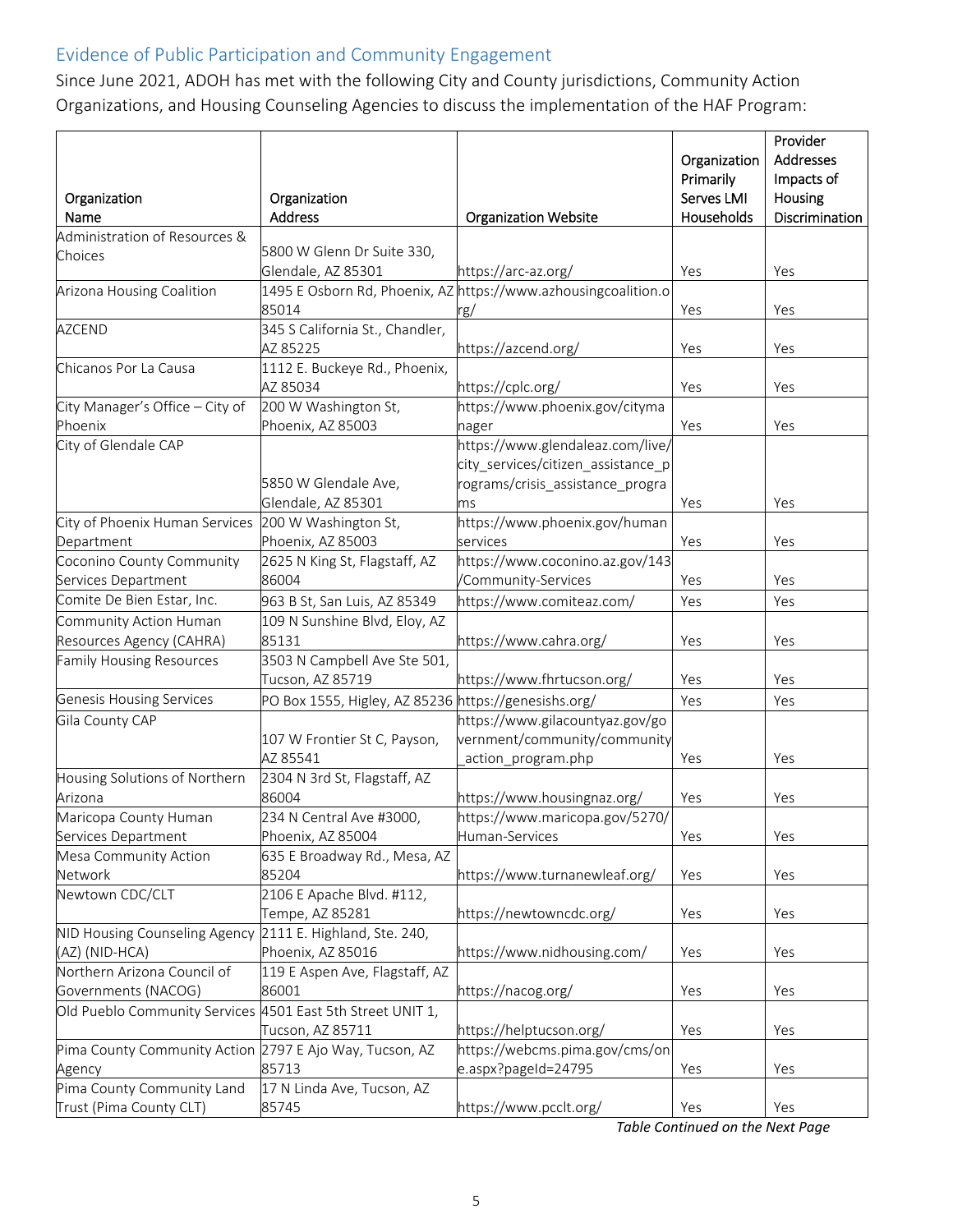|                                                            |                              |                                |                   | Provider         |
|------------------------------------------------------------|------------------------------|--------------------------------|-------------------|------------------|
|                                                            |                              |                                | Organization      | <b>Addresses</b> |
|                                                            |                              |                                | <b>Primarily</b>  | Impacts of       |
| Organization                                               | Organization                 |                                | Serves LMI        | <b>Housing</b>   |
| Name                                                       | <b>Address</b>               | <b>Organization Website</b>    | <b>Households</b> | Discrimination   |
| Pio Decimo Center - Catholic                               |                              | https://www.ccs-               |                   |                  |
| <b>Community Services</b>                                  |                              | soaz.org/agencies-             |                   |                  |
|                                                            | 848 S 7th Ave, Tucson, AZ    | ministries/detail/pio-decimo-  |                   |                  |
|                                                            | 85701                        | center                         | Yes               | Yes              |
| Southeastern Arizona                                       |                              |                                |                   |                  |
| Governments Organization                                   |                              |                                |                   |                  |
| (SEAGO)                                                    | 1403 AZ-92, Bisbee, AZ 85603 | https://www.seago.org/         | Yes               | Yes              |
| Take Charge America                                        | 20620 North 19th Ave.,       | https://www.takechargeamerica. |                   |                  |
|                                                            | Phoenix, AZ 85027            | org/                           | Yes               | Yes              |
| The Primavera Foundation, Inc.                             | 151 W. 40th St., Tucson, AZ  |                                |                   |                  |
|                                                            | 85713                        | https://www.primavera.org/     | Yes               | Yes              |
| Trellis Community Development 1405 E McDowell Rd, Phoenix, |                              |                                |                   |                  |
|                                                            | AZ 85006                     | https://trellisaz.org/         | Yes               | Yes              |
| Western Arizona Council of                                 | 1235 S Redondo Center Dr,    |                                |                   |                  |
| Governments (WACOG)                                        | Yuma, AZ 85365               | https://www.wacog.com/         | Yes               | Yes              |
| Wildfire AZ                                                | 340 E Palm Lane, Ste. 315    |                                |                   |                  |
|                                                            | Phoenix, AZ 85004            | https://wildfireaz.org/        | Yes               | Yes              |

Since May 2021, ADOH staff has participated in HAF calls with the National Council of State Housing Agencies (NCSHA). This group included representatives from all States as well as mortgage servicers to discuss the implementation of the HAF Program. To maintain consistency and positive relationships with servicers, ADOH utilized templates, data sharing agreements, and any other standardized documents and processes resulting from these collaborations.

In addition to the outreach mentioned above, there were other meetings where ADOH staff met with external sources to gather source information and community engagement participation. ADOH staff has reviewed HAF Program implementation plans submitted and drafted by other States through their published online information and summarized it for reference in development of ADOH's program. ADOH's Deputy Director met with the Product and Policy Development Advisor and a Senior Associate in the Community Lending/Business Development from Fannie Mae Affordable Lending and Housing Equity Team to discuss program design.

To solicit input on the draft plan, ADOH held a 7‐day public comment period and hosted two virtual public hearings on September 8, 2021 and September 10, 2021. The draft plan was posted to the ADOH website, with paper copies available upon request. Additionally, given the high number of Spanish speaking households in AZ, ADOH also posted a Spanish translation of the draft plan. During each hearing, ADOH presented information on the plan including eligibility requirements, documentation requirements, disbursement priorities, processes, and opportunities for partnership. ADOH solicited comments from members of the public via email and the public hearings. ADOH advertised these hearings in the State's primary newspapers, on its website, an e‐mail blast to community partners, and all social media outlets available to the Department (Facebook, Twitter, etc.). In addition to providing information about the public hearings, the advertisements allowed submission of comments in writing to a designated ADOH email, HAFComments@azhousing.gov.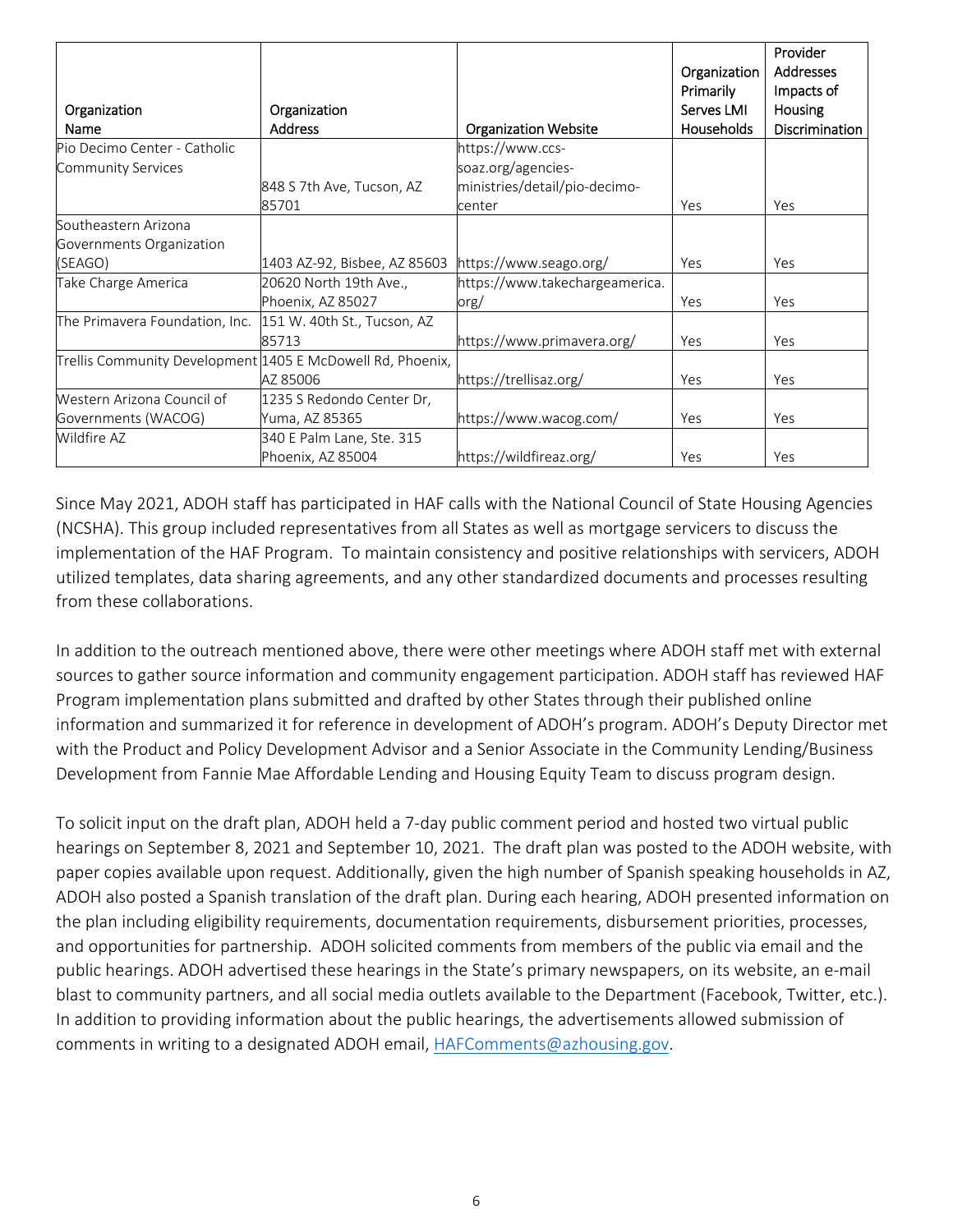Questions and comments were submitted to ADOH during the 7‐day public comment period. A total of 35 questions were directly addressed by ADOH and provided insight to the proposed program components, funding allocations to rural communities, as well as requests for clarification on sections of the posted draft plan. All questions were answered verbally in the public meeting, when possible, and were summarized and posted with a written response. Some questions that prompted clarification or additions to the draft plan included the following:

- Q. Please explain how ADOH will make assessable, this assistance, across the State of Arizona. With a single access portal, assuming a first come first serve methodology, the most tech savvy applicants will be advantaged, as well as those from urbanized and populated areas; Phoenix, Mesa, Glendale, Tempe, and Tucson.
	- A. ADOH is targeting paid marketing and outreach efforts to low income, high minority, and rural communities throughout the State. Additionally, ADOH is contracting with local agencies in these communities to provide direct outreach, outreach events, and personal assistance for vulnerable populations who may be less tech‐ savvy than the general population. Per HAF Guidance, 60% of the funding will be set aside for households at or below 100% of AMI and those households are predominately minority and/or located in rural areas of the State where our marketing and outreach efforts are concentrated. Alternative methods of applying for those residents without devices, connections, technical expertise, or disability assistance include: smart phones, tablets, PCs, paper applications, a call center, and in‐person assistance by contracted local agencies.

#### Q. Will you consider an allocation methodology across the State with budgets and access to those budgets, specific to communities?

A. Per HAF Guidance, 60% of the funding will be set aside for households at or below 100% of AMI and those households are predominately minority and/or located in rural areas of the State where our outreach efforts will be concentrated. The HAF program will open with a State wide budget and marketing and outreach targeting specific to communities. It is hoped that the direct marketing and outreach will level the applications among communities. The implementation will be closely monitored and if low income, high minority communities are not being equitably served, adjustments will be made to increase efforts and set aside funding by community.

### Q. The plan identifies contracting with Housing Counseling Agencies, can you identify the pool of Agencies, and your method of funding distribution to these agencies? Is this pool of Agencies located within Arizona and covered across the State?

A. All Arizona Housing Counseling Agencies and Community Action Agencies may assist with HAF implementation. ADOH has some Agencies on contract now and is actively contracting with new agencies that are not already working with the Department. All these agencies will provide outreach efforts, housing counseling, and application assistance for the HAF program. Agencies participating in HAF will be paid from either the NeighborWorks Grant or the HAF Program, depending on the agency and its current contract status. ADOH will pay Agencies for costs related to outreach events, application assistance, housing counseling, and follow up work.

#### Q. How/where do we find "high minority and low income communities" parameters?

A. ADOH is using census tract information to identify high minority communities and the Mortgage nonpayment's by State tool on the website for the Federal Reserve Bank of Atlanta: https://www.atlantafed.org/center-for-housing-and-policy/data-and-tools/mortgage-analytics-andperformance‐dashboard to identify counties with high delinquency rates. Marketing and outreach efforts will be specific to those communities and will be language and culturally appropriate. Specific targeting and outreach events for these communities will be coordinated with contracted Housing Counseling and Community Action Agencies.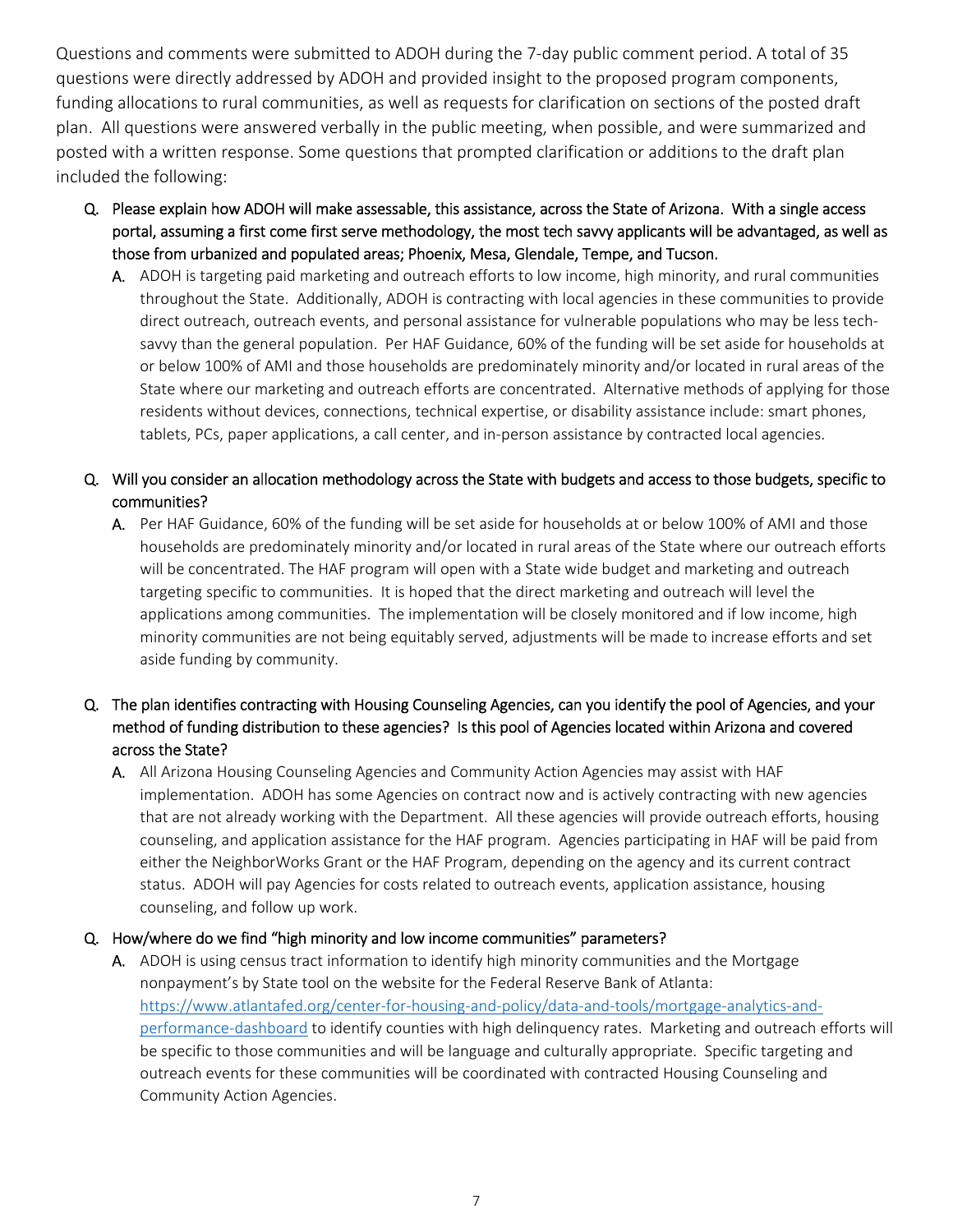Q. I am hearing that ID.me system is very cumbersome and lengthy. Is there an opportunity for Partners to verify identity in other ways?

A. ADOH provides an alternative identification process for applicants with no social security number or government ID. All other applicants are required to use the ID.me system. The ID.me system is an anti‐fraud identification system that has been extensively used by the Arizona Department of Economic Security for unemployment benefits and emergency rental assistance applications. Applicants who experience difficulty with ID.me can get assistance via the ID.me website, the HAF call center, and/or a contracted Housing Counseling or Community Action Agency. Since Arizona's HAF pilot opened on November 1, 2021, 91% of applicants were able to complete the ID.me process with no assistance. Based on that, ADOH anticipates that few applicants will have trouble with ID.me and those that do will have enough assistance from the website, call center, and contracted Agencies that they will be able to complete the ID.me process successfully. We will consider other methods of identity verification if ID.me becomes problematic.

# Program Design

The homeowner needs in Arizona, just for mortgage delinquency alone, greatly exceed the amount of HAF funding allocated. However, jobs are coming back and unemployment numbers are dropping, so homeowners have a brighter outlook for their future financial stability. With this in mind, ADOH used its experience with the HHF program as well as the State's recent experience with Emergency Rental Assistance to design a program that will be easy to apply for, preventing foreclosures, preventing utility shut‐offs, and place the homeowners in a solid financial position. HAF funding will be used for Reinstatement, Utility/Internet, Monthly Mortgage, Delinquent Property Tax, Association Fee/Lien assistance, Housing Counseling, and application assistance. Budgets for each program were based on bank reported average mortgage delinquencies and the State's experience with average utility delinquencies in the Rental Assistance Program. These were combined to arrive at a maximum assistance amount per household and a maximum monthly assistance amount for fraud prevention. To expand the reach of HAF, agencies assisting with HAF applicants are encouraged to review all mortgage loss mitigation options prior to the client applying for HAF.

### Performance Descriptions

#### Arizona Homeowner Assistance Fund (AZHAF) ‐ Overview

The Arizona Homeowner Assistance Fund (AZHAF) will provide up to \$25,000 per household to eliminate or reduce housing cost delinquency. The \$25,000 per household amount was based on a 12‐month average mortgage payment (\$1,300) for mortgage reinstatement, 12 months of delinquent utilities, and 3 months of mortgage payments going forward. This estimate is consistent with one of our largest lenders reporting an average of 9 months delinquent and \$11,000 in arrears per household as of August 2021. ADOH through its contracted third party will make payments directly to the mortgagor, loan servicer, escrow company, and/or other housing provider. These assistance funds will be in a form of a grant and will not have to be paid back. ADOH anticipates allocating \$180,000,000 to provide direct assistance to low income homeowners.

#### Assistance types will be applied in order as shown below:

#### Eligible Mortgage Types

- First Mortgages
- Second Mortgages
- Reverse Mortgages (secured by real estate or a dwelling / permanently affixed to real property and taxed as real estate).
- **E** Loans Secured by Manufactured Housing (secured by real estate or a dwelling / permanently affixed to real property and taxed as real estate).
- **Contracts for Deed or Land Contract (if it is a credit transaction secured by a consensual security** interest in the dwelling)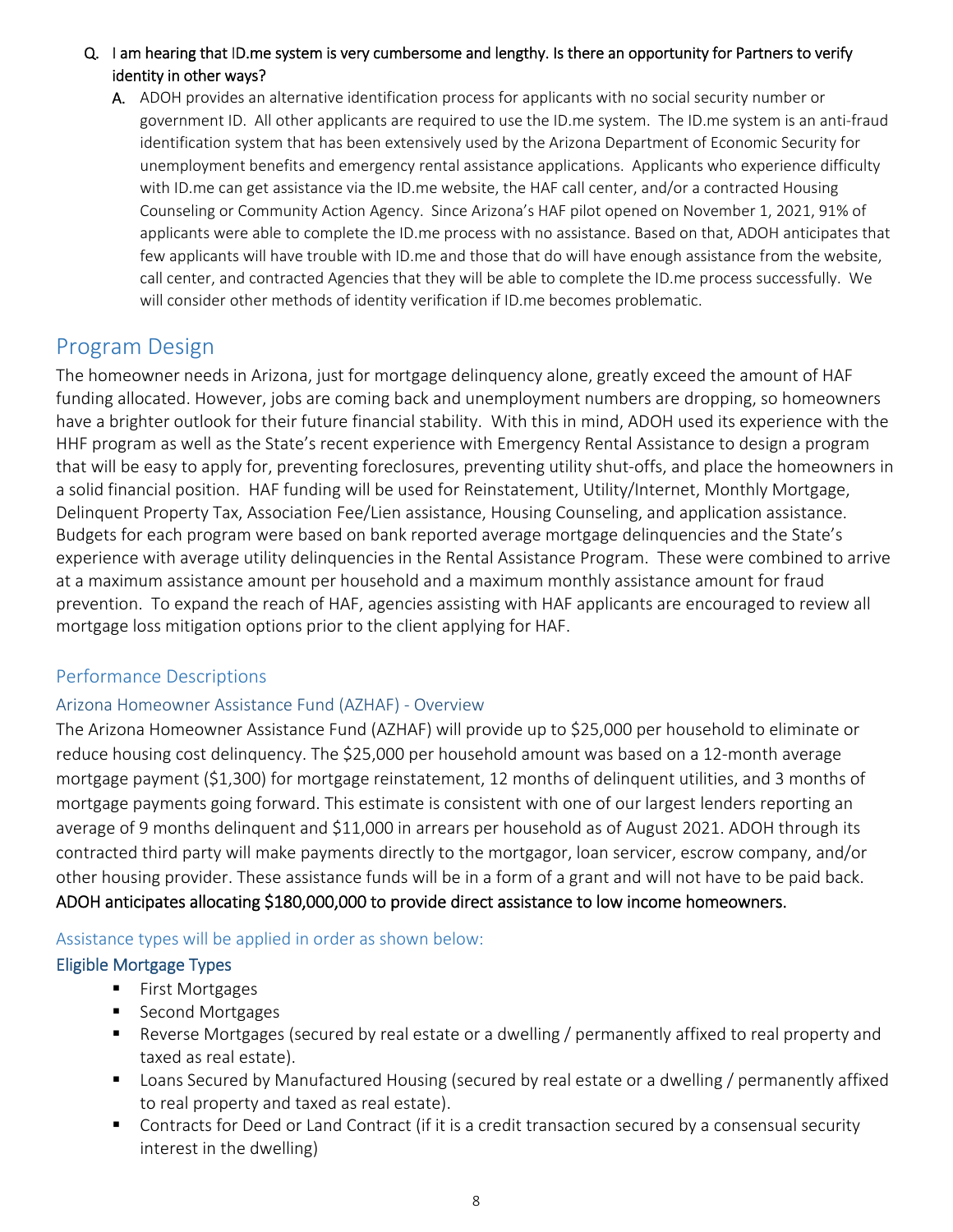### Eligible Housing Costs / Assistance Types

# 1. Reinstatement Assistance Payment (RA)

Reinstatement Assistance will allow a homeowner to reinstate a mortgage up to 12 months in delinquency or to pay other housing‐related costs related to a period of forbearance, delinquency, or default. Remaining funding can be used for monthly mortgage payment assistance outside of reinstatement. ADOH anticipates allocating \$111,200,000 to Reinstatement Assistance.

#### *Insurance Assistance Payment (Homeowners, Flood, and/or Mortgage)*

Insurance Payment Assistance will allow payment assistance for homeowner's insurance, flood insurance, and/or mortgage insurance. Payment assistance will provide up to (1) annual homeowner's insurance premium to assist homeowners maintain housing stability. This will apply when insurance fees are not escrowed into the homeowner's monthly mortgage payment. ADOH anticipates allocating \$3,000,000.00 to Insurance Assistance.

#### 2. Utility / Internet / Broadband Assistance Payment (UI)

Utility / Internet / Broadband Payment Assistance will allow payment assistance for homeowner's utilities, including electric, gas, home energy, and water and payment assistance for homeowner's internet service, including broadband internet access service, as defined in 47 CFR 8.1(b);

The Utility / Internet Assistance Payment will provide payment assistance on delinquent utility payments directly to utility providers. Utilities included are electric, gas, home energy and water in addition to internet. ADOH anticipates allocating \$18,000,000 to Utility/Internet Assistance.

#### 3. Monthly Mortgage Assistance Payment (MM)

Mortgage Payment Assistance will allow a homeowner up to three (3) additional months outside of reinstatement assistance of monthly mortgage payments if not all funds are expended with the above payment assistance that will be provided. ADOH anticipates allocating \$29,800,000 to Monthly Mortgage Assistance.

### Other Eligible Housing Costs / Assistance Types

### 1. Delinquent Property Tax Assistance Payment (DPT)

Delinquent Property Tax Payment Assistance will allow taxes up to three (3) years / six (6) installments of delinquent property tax payment assistance for delinquent property to prevent homeowner from tax foreclosures. This will apply when these property tax fees are not escrowed into the homeowner's monthly mortgage payment and when there are property tax delinquencies directly related to applicants with Reverse Mortgages. ADOH anticipates allocating \$9,000,000 to Delinquent Property Tax Assistance.

#### 2. Association Fees & Lien Assistance Payment (AFL)

Association Fee & Lien Assistance will allow payment assistance of one (1) annual premium for homeowner's association fees or liens, condominium association fees, or common charges. This will apply when association and/or lien fees are delinquent enough that there is a risk of displacement of an eligible homeowner.

Homeowner Association liens or fees, Condominium Association liens or fees, common charges, and similar costs payable under a unit occupancy agreement by a resident member/shareholder in a cooperative housing development may be determined to be an eligible housing cost if there is a risk of displacement of an eligible homeowner. ADOH anticipates allocating \$9,000,000 to Association Fees & Lien Assistance.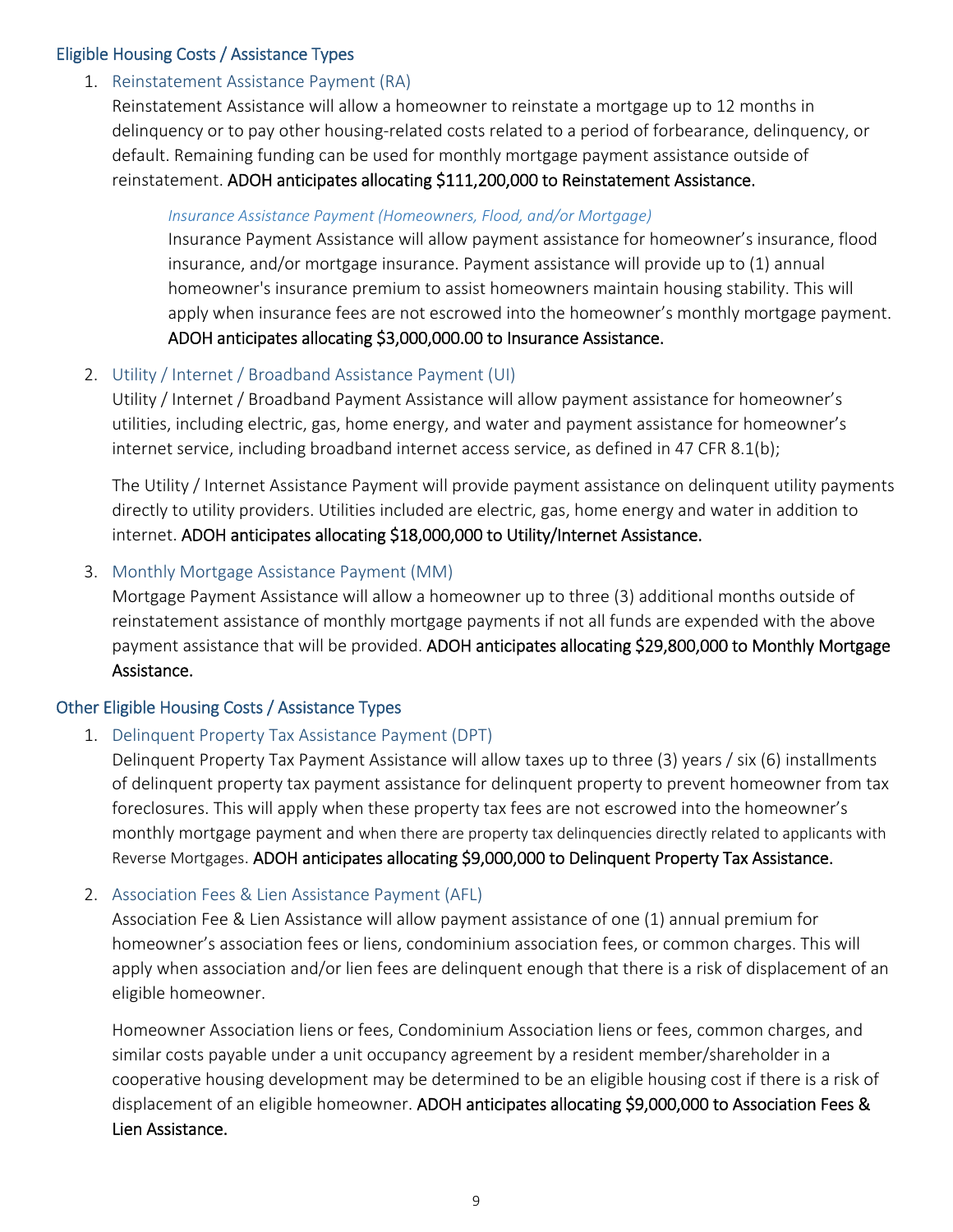## Housing Counseling and Application Assistance

ADOH understands that HAF funds are to be used to supplement other loss-mitigation efforts and it is encouraged that participants avoid using HAF funds in a manner that replaces other loss-mitigation resources that would otherwise be available. In June 2021, ADOH made application for Housing Stability Counseling Program (HSCP) funds through NeighborWorks America (NeighborWorks) and was awarded \$273,600 in counseling funds to provide homeowners housing counseling services that would benefit their loss mitigation efforts outside of HAF funds. ADOH plans to leverage resources available through its HSCP grant for its loss mitigation process to benefit eligible homeowners through this funding. Clients must self‐certify that they are currently facing housing instability through one of the three contracted Housing Counseling Agencies (HCA/Sub Grantees). Through the HCA standard intake processes and evaluation on a case‐by‐case basis ADOH anticipates that an eligible application will be able to explore options through loss mitigation efforts prior to making application for HAF funding when working with HCAs.

In addition to the NeighborWorks HSCP funding, ADOH has allocated HAF funding to Housing Counseling Agencies and Community Action Agencies (Housing Partners) through a Solicited Request for Qualifications (RFQ) (Solicitation No. 2022‐01). ADOH will require assistance from these Housing Partners to provide direct outreach and homeowner application assistance for the HAF program. Currently, ADOH has issued eleven (11) contract award letters to Housing Partners for assistance with the HAF program. Below is a description of various aspects of program tasks and deliverables which the selected Housing Partners will be required to provide.

Outreach. Housing Partners to provide direct outreach to the most at-risk community members, including those in high minority census tracts, low income communities, and rural Arizona communities. Direct outreach can include phone calls, in‐person meetings, and events.

Homeowners without access to the Internet. With respect to homeowners who do not have access to the internet, Housing Partners will be required to complete the web application on behalf of interested homeowners. This may require a meeting with the homeowner or may be completed over the telephone. Based on the results of the pre‐screening filter, the Housing Partner will assist to move the homeowner along in the process for financial assistance for those who appear to be qualified for assistance.

Potentially eligible homeowners without a Social Security Number. With respect to homeowners who appear to be potentially eligible for financial assistance based on their attempted submission of a completed application through the website, but do not have a social security number to go through the initial ID.me process to validate their identity, Housing Partners will assist the homeowner in completing a paper application and fax (to be provided) such applications with all required documentation to Maximus Human Services, Inc.

HAF Program Portal. With respect to the program portal, Housing Partners are required to assist homeowners with completion of the online application and select their corresponding Agency name while moving through the application process to show they assisted in the application completion. This is necessary for compensation to Housing Partners in this program.

Follow Up Assistance. Follow-up on incomplete or denied applications.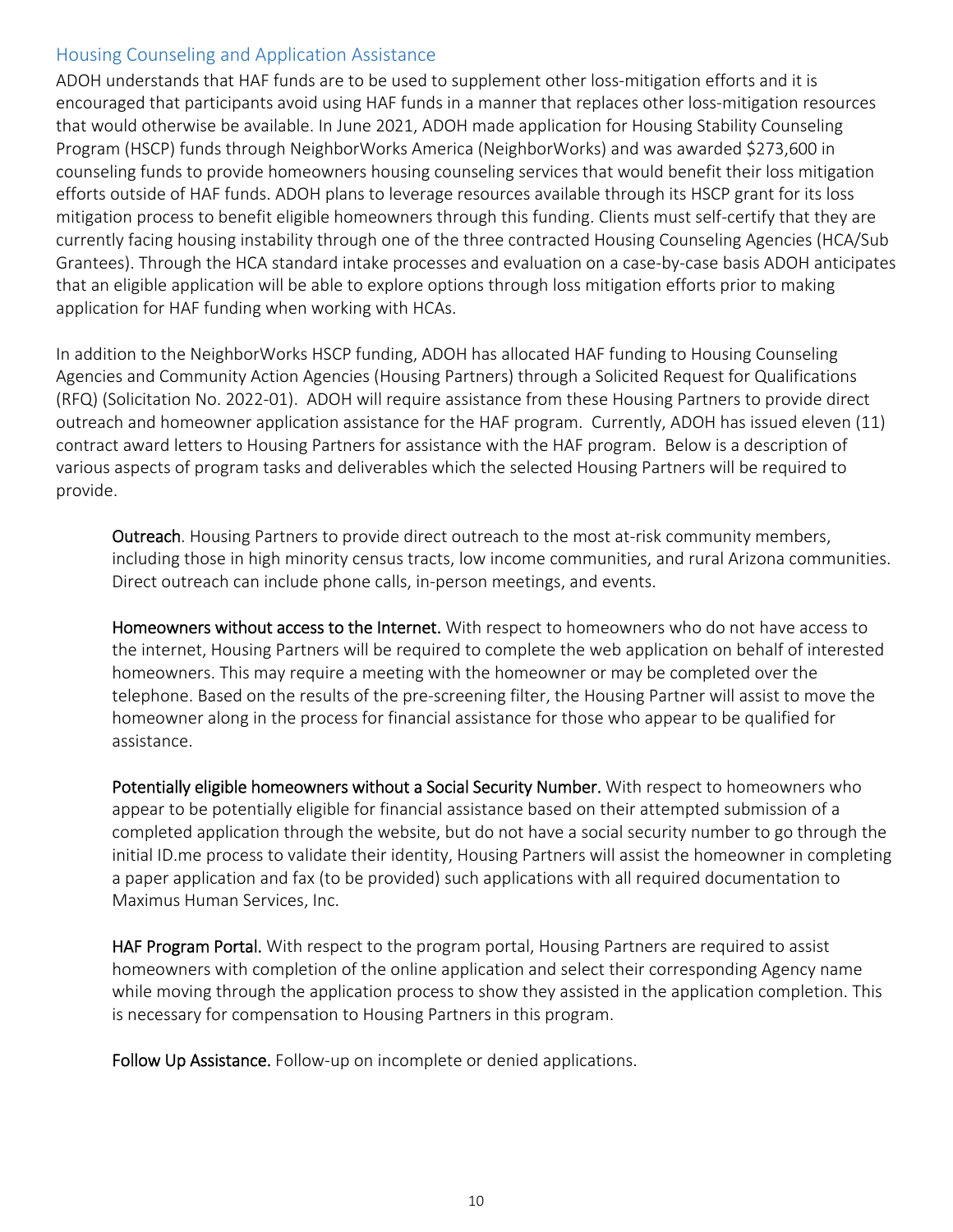### Eligibility Requirements

Homeowners are eligible to receive funding under the AZHAF if they:

(1) Attest that they experienced a financial hardship after January 21, 2020 associated with the COVID‐ 19 pandemic;

(2) Provide income documentation and are found to be at or below 150% of Area Median Income (AMI) for their location; and

(3) Currently own and occupy a primary residence in Arizona *(the applicant must own and occupy the property that is seeking assistance).*

Eligible properties include single‐family residential properties, 1‐4 unit condominiums and townhomes (where one of the units must be occupied by the owner), resident member/shareholder in a cooperative housing development and manufactured homes permanently affixed to real property and taxed as real estate.

#### Income Determination

ADOH will use adjusted gross income as defined for purposes of reporting on Internal Revenue Service (IRS) Form 1040 series for individual federal annual income tax purposes.

ADOH's income determination approach will be based on documentation submitted and uploaded (tax returns, bank statements, pay stubs, etc.) with an attestation as to household income. If the applicant has not filed taxes for the previous year or does not have access to tax documents, they will be given an option to provide a written attestation as to household income, and upload documentation of income such as paystubs, W‐2s or other wage statements, IRS Form 1099s, tax filings, depository institution statements demonstrating regular income, or an attestation from an employer. In addition, the application portal designates priority levels for attested household incomes during the application process and performs a fact‐specific proxy for household income, providing households below 100% of AMI high priority for adjudication and those households at 150% low priority.

Waivers and/or exceptions may be provided to accommodate extenuating circumstances, such as disabilities, practical challenges related to the pandemic, or a lack of technological access by homeowners.

### Intended Impact on Eligible Homeowners

The intended impact of AZHAF is eliminating or reducing past due housing payments and other housing related costs, while helping avoid foreclosure, alleviating the burden of delinquency, while ultimately maintaining homeownership. It is projected that AZHAF may assist up to 15,000 unduplicated households to prevent foreclosure in the next 24 months.

# Application Process / Equity and Accessibility

Applicants will apply through an online portal created by ADOH's contracted vendor, Speridian Technologies. Applications will be offered in English and Spanish. Paper applications are available upon request as is personal assistance in completing applications. ADOH has collaborated with local Housing Counseling Agencies, Community Action Organizations, and Maximus Inc. These partnerships will provide additional options and opportunities for homeowners who require assistance filling out and submitting applications while also directly targeting and serving vulnerable populations. The portal is 508 ADA compliant and makes it easier for applicants with physical disabilities to apply online.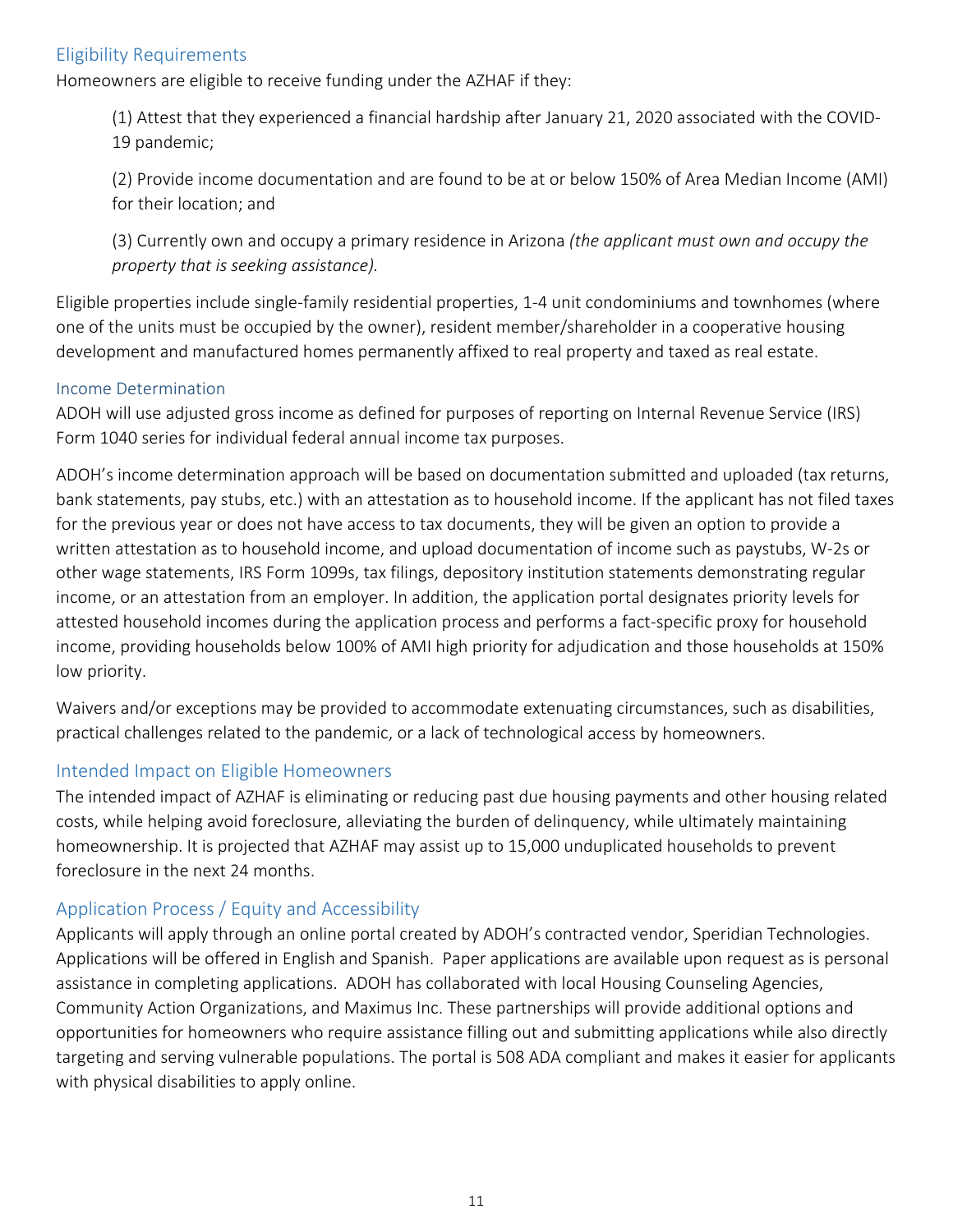Homeowners will be given the ability in the online application to attest that they experienced financial hardship after January 21, 2020. The attestation must describe the nature of the financial hardship (for example, job loss, reduction in income, or increased costs due to healthcare or the need to care for a family member). The online application will also provide the ability for applicants to upload documentation required for the program such as IRS 1040 Form, W‐2, Pay stubs, mortgage statements, Tax statements for property fees, HOA Statements and Utility bills.

# Conditions and Limitations

Funding will be limited to \$25,000 per household to reinstate delinquent mortgage payments up to 12 months, cure any other eligible housing costs, and provide an additional 3 months of monthly mortgage assistance after eligible delinquencies are cured. Total monthly mortgage and utility assistance is limited to \$3,500 per month. Per guidelines, 60% of funds will be set aside for the homeowners having incomes equal or less than 100% of AMI or less than 100% of the median income for the United States, whichever is greater, and 40% of funds will be available for 150% of AMI and below and will be prioritized for those who are socially disadvantaged. Although ADOH has created its HAF plan to be available to individuals who are at or below 150% AMI, it intends to prioritize assistance to Socially Disadvantaged Individuals by establishing prioritization within the application intake system where adjudication priority will be given to those households that are at or below 100% AMI.

Payment Assistance is limited to include up to three (3) years of delinquent property taxes and/or up to one (1) annual homeowner's insurance premium to assist homeowners maintain housing stability. Homeowner Association liens or fees, Condominium Association liens or fees, or common charges, and similar costs payable under a unit occupancy agreement by a resident member/shareholder in a cooperative housing development may be determined to be an eligible housing cost if there is a risk of displacement of an eligible homeowner.

Payment assistance for multiple eligible housing costs per household award shall not exceed \$25,000.00.

Home Equity Line of Credit (HELOC) loans are ineligible.

Homeowners in active bankruptcy may be eligible. Homeowners who previously filed for bankruptcy but are no longer in bankruptcy must provide proof of court ordered "discharge" or "dismissal". Waivers and/or exceptions may be provided to accommodate extenuating circumstances, such as disabilities, practical challenges related to the pandemic, or a lack of technological access by homeowners if such documents are inaccessible.

# Payment Process

ADOH through its contracted third party will initiate the disbursement process of HAF assistance obtaining required assistance information directly from its case management portal through a general accounting expense document (GAX). This file will be transmitted to ADOH's accounting department where it will be reviewed and processed through the Arizona Financial Information System (AFIS), the official accounting system and record keeping system of the State for fiscal information. Payments will be made directly to the mortgage lender/servicer, manufactured/mobile home lender, county treasurer or local taxing authority, utility companies, and/or condominium/homeowners' association through the State of Arizona's General Accounting Office (GAO) via check or electronic funds transfer. ACH transfers will be the preferred method of payment.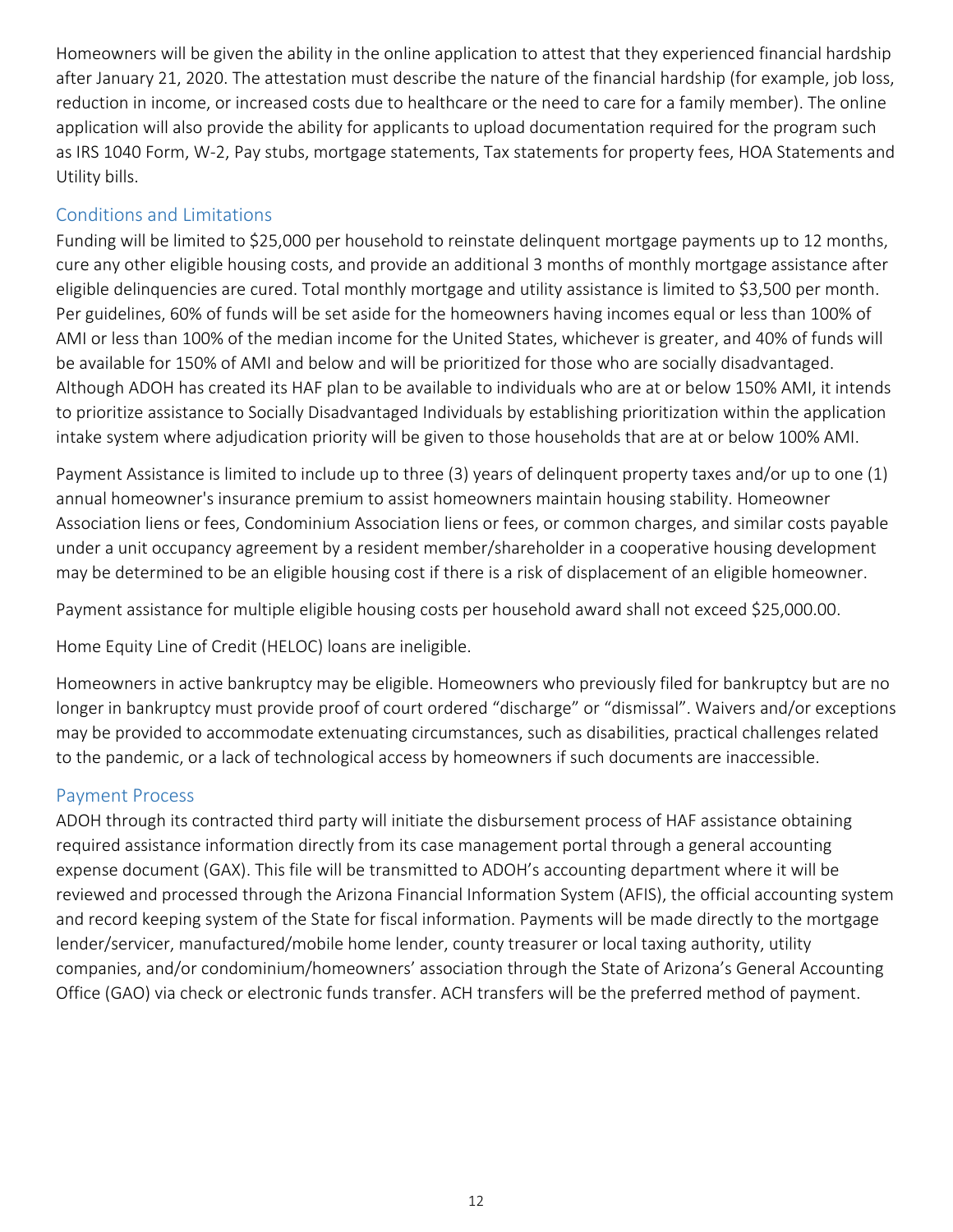### Methods for Targeting HAF Funding

To ensure participation by households with the greatest needs, ADOH will target HAF outreach, marketing, and personal assistance to low income, high minority, and rural communities in the State. A local public relations firm, Lavidge, was engaged to determine the best methods of advertising and outreach to Arizona's rural, low income, and minority communities. Based on Lavidge's research and expertise, paid media outreach will include statewide and hyper local radio spots, Spanish‐speaking radio, Pandora radio, and all local newspapers outside Maricopa and Pima Counties. This will be in addition to the free press we will receive with press releases, local television news stories, and media interviews of the Director. Lastly, Lavidge will produce flyers in English and Spanish to post at local jurisdictional offices, State Motor Vehicle Department and Department of Economic Security offices as well as local community centers, churches, and grocery stores.

### Targeting Outreach and Easy Homeowner Accessibility

ADOH's HAF marketing campaign is designed to raise awareness among target audiences regarding the support available to Arizonans to avoid foreclosure on their home, providing clear guidance on eligibility requirements and the application process. The campaign will target marketing and outreach efforts to reach communities experiencing higher than average rates of mortgage forbearance and delinquencies, driven by data, research, and local insight. Targeted outreach includes a focus on reaching Hispanic, Spanish‐dominant, and rural homeowners in the state representing large segments of Arizona's population, all experiencing high rates of mortgage forbearance, and traditionally needing more robust outreach compared with urban and English‐ dominant households.

The marketing campaign prioritizes reaching audiences and regions with known by ADOH to need support from HAF and marketing strategies are based on this information along with a thorough evaluation of demographic data and housing/financial reporting from the Federal Reserve. Considering the state's large Hispanic population and substantial number of Spanish language‐dominant households, the campaign content is fully bilingual in English and Spanish, and strategies include media placements with English and Spanish media. All creative content (i.e. radio and print advertisements) for deployment on Spanish media were developed by a professional linguist utilizing Spanish terminology commonly used in the region. Further, the recommended media plan is based on media consumption trends of the defined target audiences and within the respective geographic region, maximizing reach and message frequency.

Marketing communications and community outreach efforts promoting HAF will drive potential applicants to the ADOH HAF website and/or the support hotline where information regarding eligibility and the application process will be available in both English and Spanish. Public relations efforts with English and Spanish media, community partnerships, and in‐person outreach efforts will complement the paid media campaign and increase awareness of the support available from HAF among target audiences.

### Culturally Relevant Marketing

ADOH's HAF marketing campaign prioritizes development of culturally relevant information that is accessible and resonates statewide, providing clear guidance on eligibility and the application process. All advertising and promotional content was trans created from English to Spanish, ensuring all Spanish language content is not based on a simple translation but rather developed to resonate with the majority of Spanish‐dominant Arizonans considering regional terminology, relevant cultural nuances, and even using local voices for radio advertisements. In addition to the considerations for Spanish‐dominant Arizonans the level of connectivity in rural communities was considered, resulting in the inclusion of a support hotline providing information and application support to potential HAF applicants in English and Spanish.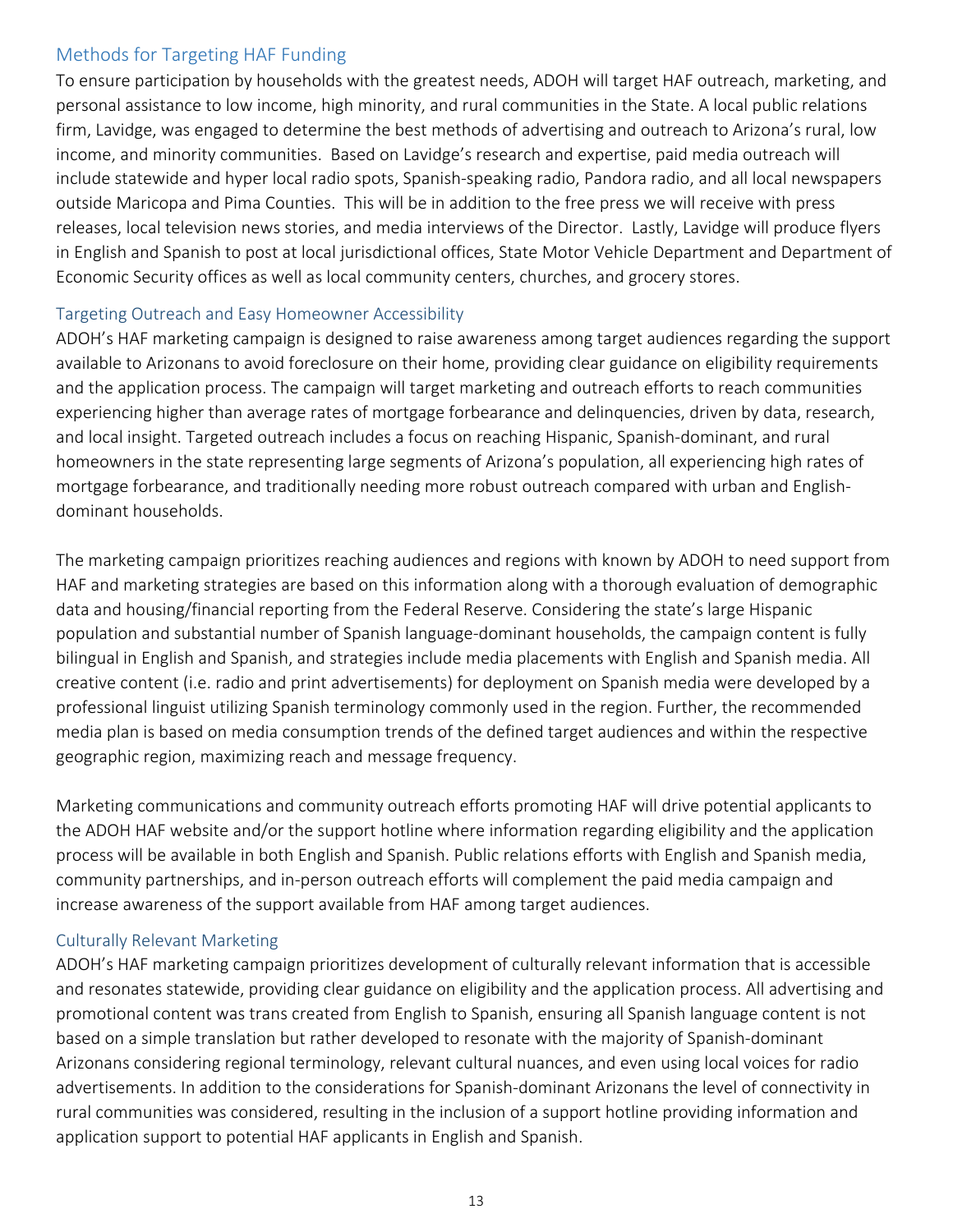Demographic data and media consumption trends among defined target audiences guided the development of the paid media plan within the defined budget. Further, audience size and local insights helped to ensure that content is deployed with media with the greatest reach in communities statewide. As an example, Pandora is included as a medium for paid advertising to promote HAF among Hispanic audiences, as it is the most frequently used digital streaming platform for music among this audience regardless of language dominance. Another example is local newspapers and community newsletters. These are regularly read and trusted sources of news in Arizona's rural communities. ADOH will have paid advertisements and will actively seek endorsements and stories to encourage HAF applications.

#### **Collaboration**

Through the HAF planning process and during previous Treasury‐funded programs ADOH formed relationships with mortgage servicers as well as local service agencies that will provide an advantage to the required target populations. ADOH will collaborate with local Community Action Organizations, Housing Counseling Agencies, and other local jurisdiction organizations to focus on reaching the targeted populations based on income, race and ethnicity demographics, and/or geographic areas including those rural communities in greater need as required by the U.S. Department of Treasury. The contracted Agencies will provide assistance to known households already seeking State and Federal assistance, education services, financial management, and job attainment assistance. Additionally, these partners will host local HAF outreach events to communicate about the program and provide personal assistance with applications. Through these contracts, personal assistance with applications will be available to all applicants who request assistance, with appropriate accommodations made for those with disabilities, technology, or other issues that may adversely affect their ability to apply for HAF.

Mortgage servicers will be contacted regularly and updated with current status of the program. ADOH will request they include program information via referrals from call centers and printed on monthly mortgage statements to provide a wide outreach to all State homeowners. ADOH will make the same request of State wide utility companies including local jurisdiction water and public service bills.

The plan will effectively target homeowners with:

- 1. Incomes equal to or less than 100% of the area median income or equal to or less than 100% of the median income for the United States, whichever is greater where 60% of the funding will be set aside for those households; and
- 2. Socially disadvantaged individuals, as required by the U.S. Department of Treasury.
	- Treasury definition "Socially disadvantaged individuals are those whose ability to purchase or own a home has been impaired due to diminished access to credit on reasonable terms as compared to others in comparable economic circumstances, based on disparities in homeownership rates in the HAF participant's jurisdiction as documented by the U.S. Census. The impairment must stem from circumstances beyond their control. Indicators of impairment under this definition may include being a (1) member of a group that has been subjected to racial or ethnic prejudice or cultural bias within American society, (2) resident of a majority‐ minority Census tract; (3) individual with limited English proficiency; (4) resident of a U.S. territory, Indian reservation, or Hawaiian Home Land, or (5) individual who lives in a persistent‐ poverty county, meaning any county that has had 20% or more of its population living in poverty over the past 30 years as measured by the three most recent decennial censuses. In addition, an individual may be determined to be a socially disadvantaged individual in accordance with a process developed by a HAF participant for determining whether a homeowner is a socially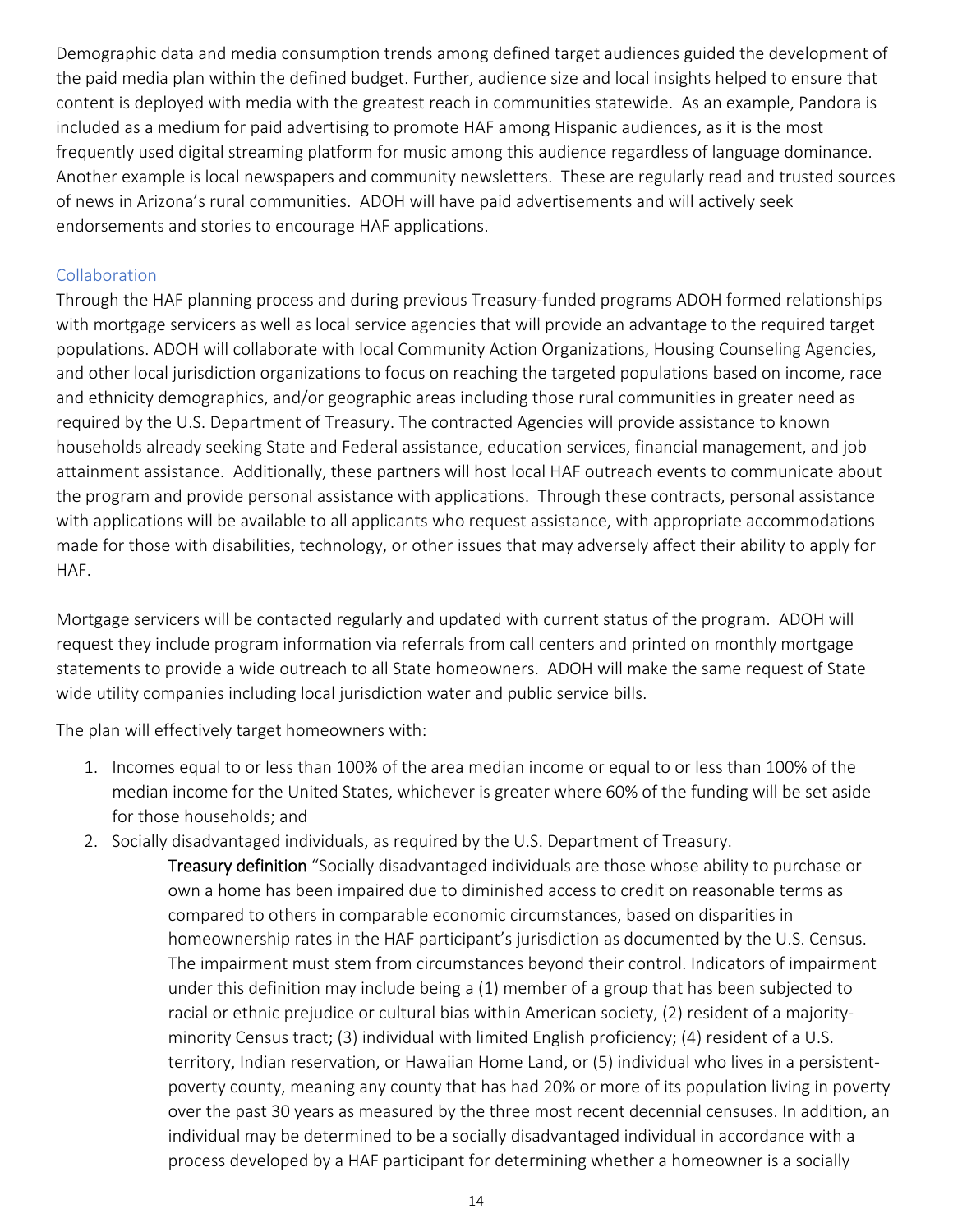disadvantaged individual in accordance with applicable law, which may reasonably rely on self‐ attestations."

As described above, targeting includes paid advertising and marketing, direct outreach, and personal assistance for rural, low income, and high minority population communities. All information and applications will be translated into Spanish and the call center will be staffed with Spanish speakers. In addition, media and outreach materials will be translated into Spanish to focus on minority communities where Spanish is predominately spoken in the household. Outreach materials will also be translated into other languages as determined by further research and requested by contracted agencies, community organizations, or residents.

# Best Practices and Coordination with Other HAF Participants

ADOH referred to the National Council of State Housing Agencies ("NCSHA") when taking account for best practices and coordination with other HAF participants. NCSHA provided a memorandum titled "Best Practices in HFA Mortgage Program Designs: Lessons Learned from HHF and CRF" this resource was an excellent collaboration between the states sharing their biggest challenges while administering HHF funds. The top three challenges were staffing, securing servicer participation, and acquiring and integrating the right computer software and information technology for the program. These three challenges existed for Arizona while administering HHF funding, and in addition to having firsthand knowledge of the setbacks the source was a great outlook on how other states shared the same disadvantages.

The following requirements were a top priority for ADOH while developing the HAF plan and researching other HAF participants and their previous program setbacks.

- 1. Begin assistance with Reinstatement of delinquency followed by covering overdue housing related expenses; this approach would provide homeowners with a better position to work through other non‐ housing delinquencies while their housing delinquency is relinquished.
- 2. Simple documentation requirements and the development of clear program guidance that are similar to the guidance of other HFAs.
- 3. Structure HAF assistance to be in the form of a Grant and not a loan. Several states shared that grant structured assistance would be more effective and require less documentation and paperwork.
- 4. Established infrastructure before program rollout  $-$  the need to start administering the funds can become a number one priority for agencies. But if staffing and systems are not in place and state programs feel they can just plan as the time goes by this can cause all parties to become overwhelmed. States can find themselves overwhelmed with applications while homeowners seek assistance and become frustrated in delays with technical programs and lack of development.
- 5. Outsource program as a whole.

ADOH also reviewed available State HAF plans, websites, and program information prior to finalizing our HAF plan to gather ideas and ensure consistency in our implementation. In addition to the above, there have been discussions with Fannie Mae, other mortgage servicers, and Housing Counseling Agencies, that emphasized reinstatements as a priority for HAF.

# Other Available Sources of Assistance for Targeted Homeowners

As of this date, AZHAF will be the only program in the State that is providing a comprehensive Mortgage Assistance Program to reduce delinquency and prevent foreclosures for Arizona homeowners on non‐tribal land.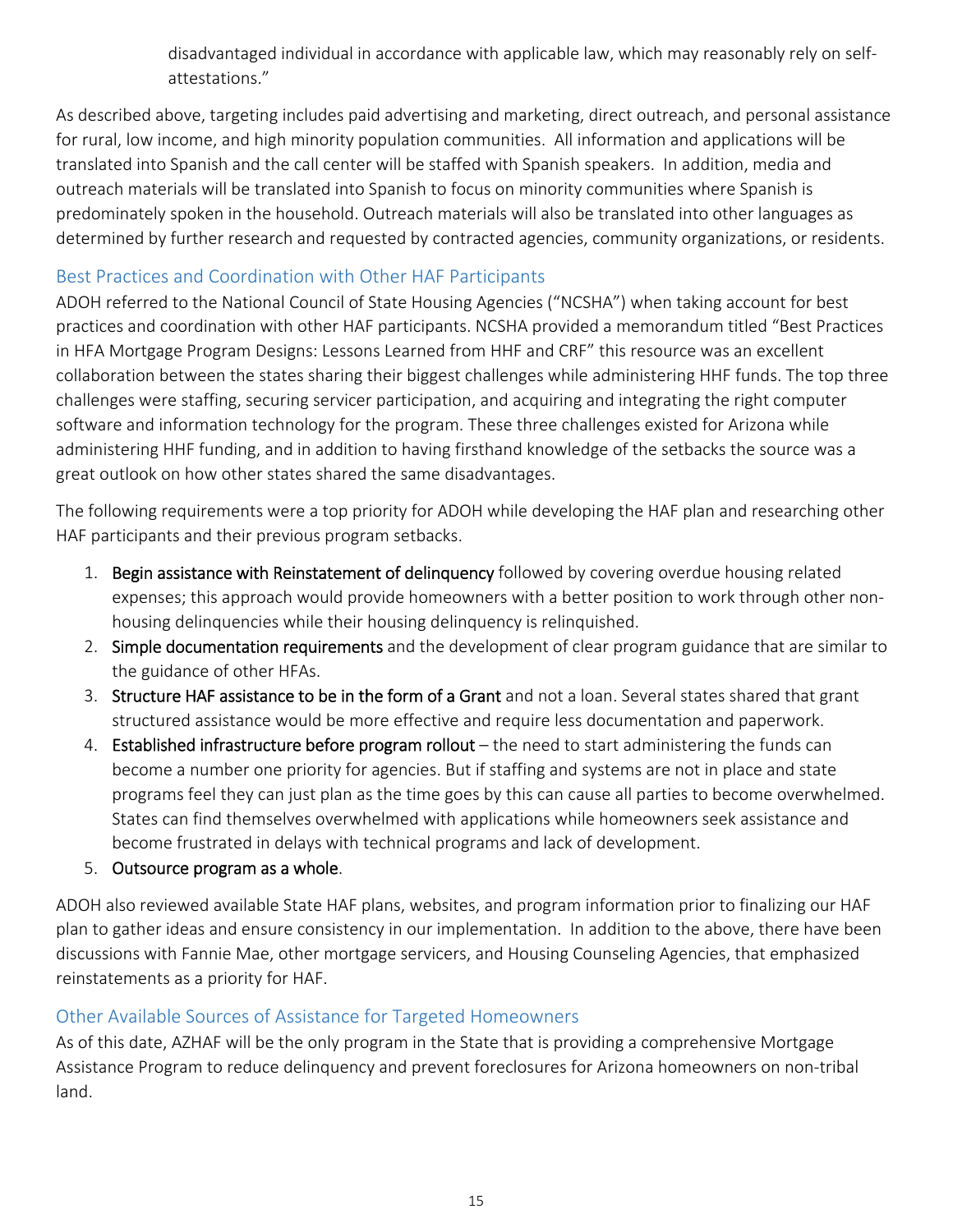# Performance Goals

ADOH plans to communicate its performance to the public by publishing a real-time dashboard to its application portal (https://haf.azhousing.gov/) as well as the Department's website (https://housing.az.gov/). The information will come directly from the Financial Assistance Management System (FAMS) portal and would include the following data points:

- 1. Total Submitted Applications
- 2. Program Approval for Submitted Applications
- 3. Assistance Disbursed Total and by Program
- 4. Breakdown of Homeowner Applications by County (Map)
- 5. Breakdown of Homeowner Assistance by County (Chart)

| <b>Overall Metrics</b>                                |                                                                                                                                  |                                                                                                                                                                                                                                                                                                                                     |
|-------------------------------------------------------|----------------------------------------------------------------------------------------------------------------------------------|-------------------------------------------------------------------------------------------------------------------------------------------------------------------------------------------------------------------------------------------------------------------------------------------------------------------------------------|
| AZ Homeowner<br>Assistance Fund<br>(AZHAF)            | Successfully administer<br>funding to targeted<br>vulnerable groups while<br>assisting homeowners<br>maintain housing stability. | Program Types/Components:<br>Reinstatement Assistance Payment (RA)<br>1.<br>Utility / Internet Assistance Payment (UI)<br>2.<br>Monthly Mortgage Assistance Payment (MM)<br>3.<br>Other eligible housing costs:<br>Delinquent Property Tax Assistance Payment (DPT)<br>1.<br>Association Fees & Lien Assistance Payment (AFL)<br>2. |
|                                                       | <b>Targeting Vulnerable</b><br>Groups                                                                                            | Track and prioritize applications submitted by race/ethnicity of head of<br>household.<br>Track and prioritize applications submitted by income level (150% AMI).<br>Track and prioritize applications submitted by geographic area.                                                                                                |
|                                                       | Reducing Mortgage<br>Delinquencies                                                                                               | Applications approved and funded by race/ethnicity of head of household                                                                                                                                                                                                                                                             |
| Program                                               | <b>Metric of Success</b>                                                                                                         | Goal (see chart below for information associated with numbers referenced - these are<br>estimations and are subject to change)                                                                                                                                                                                                      |
| Reinstatement<br>Assistance<br>(RA)                   | Avoid home losses due<br>mortgage delinquency.                                                                                   | Prevent 6,600 home losses within 24 months;<br>Targeting Vulnerable Groups; and<br>Cure Mortgage Delinquencies                                                                                                                                                                                                                      |
| Housing<br>Counseling<br>(HC)                         | Address mortgage<br>delinquencies via other<br>loss mitigation measures                                                          | Prevent 1,000 home losses without the use of HAF for mortgage delinquencies                                                                                                                                                                                                                                                         |
| Utility / Internet<br>Assistance<br>(UI)              | Avoid utility/internet<br>service disconnections.                                                                                | Prevent 4,600 households from utility/internet disconnection within 24 months;<br>Targeting Vulnerable Groups; and<br>Reducing Mortgage Delinquencies                                                                                                                                                                               |
| Monthly<br>Mortgage<br>Assistance (MM)                | Further assist households<br>in addition to the 12-<br>month delinquencies<br>previously paid.                                   | Allow 7,100 households additional funding to regain stability within 24 months;<br>Targeting Vulnerable Groups; and<br>Preventing Further Mortgage Delinquencies                                                                                                                                                                    |
| <b>Other Eligible Assistance:</b>                     | (if household assistance amount has not yet expended under RA, UI, MM)                                                           |                                                                                                                                                                                                                                                                                                                                     |
| Delinquent<br>Property Tax<br>Assistance (DPT)        | Avoid tax-related<br>delinquencies at risk of<br>displacement.                                                                   | Prevent 200 homes from falling into tax foreclosure within 24 months;<br>Targeting Vulnerable Groups; and<br>Reducing Property Tax Delinquencies                                                                                                                                                                                    |
| <b>Association Fees</b><br>& Lien Assistance<br>(AFL) | Avoid home loss due to<br>delinquent association<br>fees & lien delinquencies.                                                   | Prevent 1,250 homes from falling into foreclosure within 24 months;<br>Targeting Vulnerable Groups; and<br>Reducing Mortgage Delinquencies                                                                                                                                                                                          |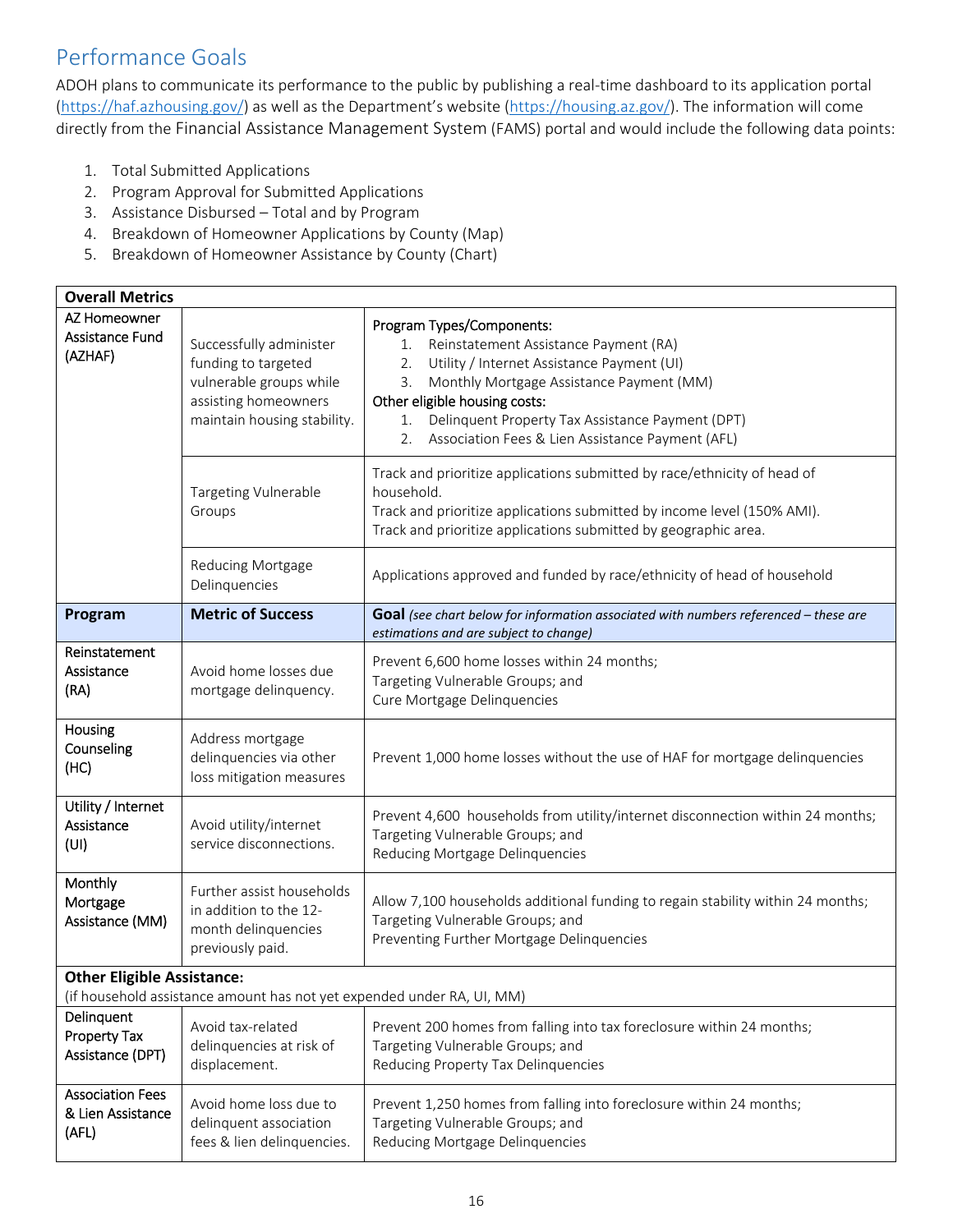The three metrics that will serve as the best indicator of success are:

- **Number of home losses prevented**
- Number of utility disconnections prevented
- Percentage of total assistance provided to low income (<= 100% AMI) minority households

# Performance Goals Breakdown

|                                  |                                 |   |       | # of Assistance                                                         | Assistance per |    |             | <b>Potential HH</b>               |
|----------------------------------|---------------------------------|---|-------|-------------------------------------------------------------------------|----------------|----|-------------|-----------------------------------|
|                                  |                                 |   |       | Avg Mo. Pmt Pmts (mo)                                                   | Component      |    |             | Total Allocation Assisted (24 mo) |
| Mortgage Assistance includes:    |                                 |   |       |                                                                         |                |    |             |                                   |
|                                  | Reinstatement fees              |   | 1,394 | 12                                                                      | 16,728         | s  | 111,200,000 | 6,648                             |
|                                  | Mortgage payments               |   | 1,394 | 3                                                                       | 4,182          | s  | 29,800,000  | 7,126                             |
|                                  | Insurance-home, flood, mortgage | Ŝ | 258   | 12                                                                      | 3,100          | -Ŝ | 3,000,000   | 968                               |
|                                  | Homeowner's Insurance (annual)  |   | 1,453 |                                                                         |                |    |             |                                   |
|                                  | Flood Insurance (annual)        |   | 720   |                                                                         |                |    |             |                                   |
|                                  | Mortgage Insurance (annual)     |   | 927   |                                                                         |                |    |             |                                   |
|                                  | Association fees                |   | 200   | 36                                                                      | 7,200          | Ŝ  | 9,000,000   | 1,250                             |
|                                  | Property taxes                  |   | 1.356 | 36                                                                      | 48,816         | s  | 9,000,000   | 184                               |
| <b>Utility Assistance</b>        |                                 |   | 323   | 12                                                                      | 3,873          | Ŝ  | 18,000,000  | 4,648                             |
|                                  | Electric                        |   | 114   |                                                                         |                |    |             |                                   |
|                                  | Gas                             |   | 63    |                                                                         |                |    |             |                                   |
|                                  | Water                           |   | 71    |                                                                         |                |    |             |                                   |
|                                  | Garbage                         |   | 14    |                                                                         |                |    |             |                                   |
|                                  | Internet                        |   | 60    |                                                                         |                |    |             |                                   |
| <b>Housing Counseling Agency</b> |                                 |   |       |                                                                         |                |    |             |                                   |
| <b>Housing Counseling</b>        |                                 |   |       | preventing home losses without the use of HAF for mortgage delinquencie |                |    |             | 1,000                             |

#### Sources:

| Mortgage Payment (PITI) | https://www.businessinsider.com/personal-finance/average-mortgage-payment                                    |
|-------------------------|--------------------------------------------------------------------------------------------------------------|
|                         | This figure includes a mortgage payment, as well as insurance costs, property taxes, utilities, and HOA fees |
|                         | where necessary.                                                                                             |
| Homeowner's Insurance   | https://quotewizard.com/home-insurance/average-cost-of-homeowners-insurance                                  |
| Flood Insurance         | https://quotewizard.com/home-insurance/average-cost-of-flood-insurance                                       |
| Mortgage Insurance      | https://quotewizard.com/home-insurance/arizona                                                               |
| <b>Association Fees</b> | https://www.investopedia.com/terms/h/homeowners-association-fee-hoa.asp                                      |
|                         | Up to 3 years of Association Fees                                                                            |
| <b>Utility Costs</b>    | https://www.move.org/utility-bills-101/                                                                      |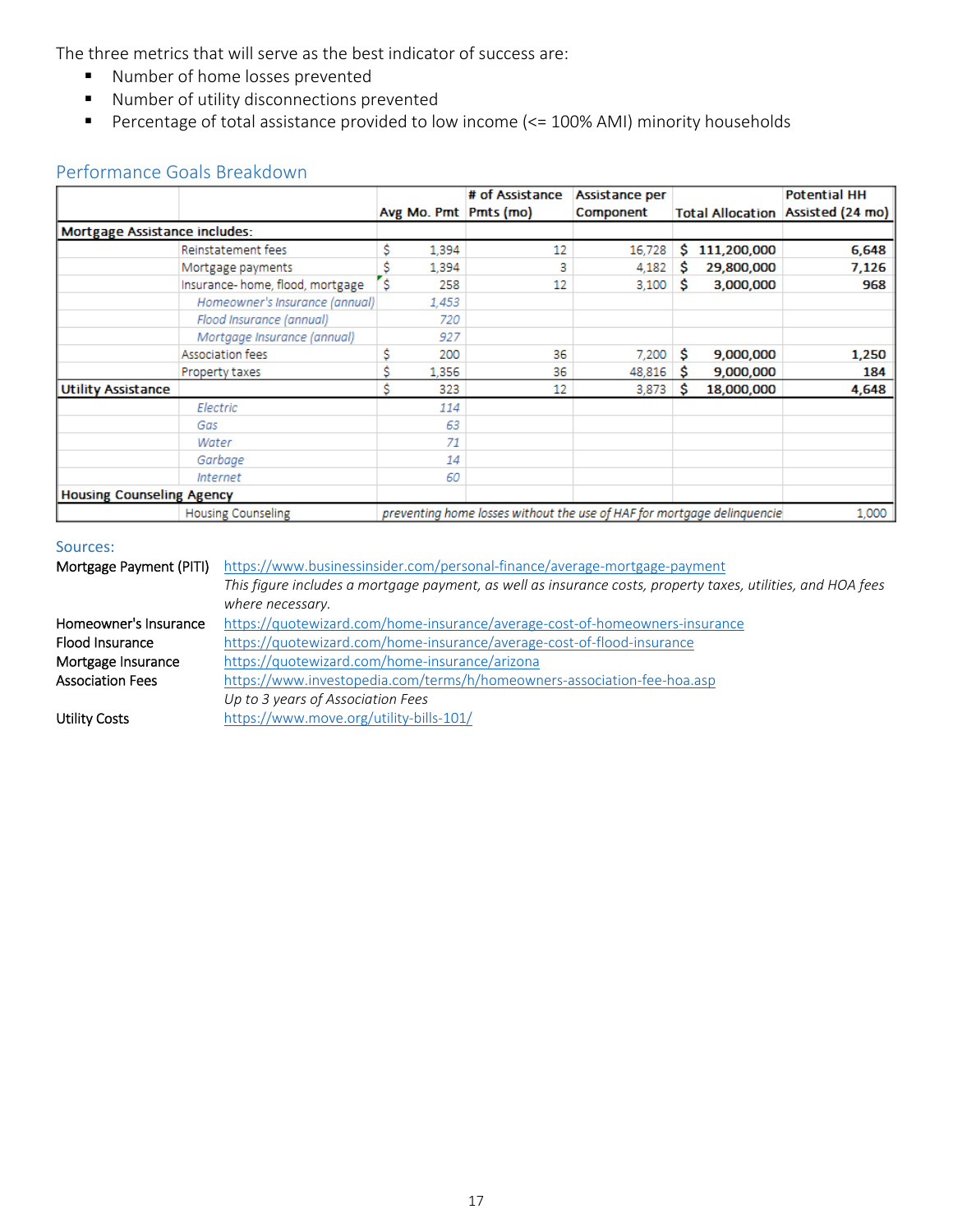# Readiness

ADOH has extensive and relevant experience in delivering federally funded housing assistance to Arizonians through the administration of U.S. Treasury's Hardest Hit Fund and other programs. Through the support of ADOH's contractors, network of Housing Counseling Agencies and Community Action Organizations. ADOH has implemented an application pilot program where assistance applications are currently being collected; this implementation began on November 1, 2021. ADOH's considerable experience, successful application intake, and readiness for implementation makes Arizona prepared to launch and deliver its program immediately upon approval from the U.S. Department of Treasury.

ADOH assessed the following subsections as assurance of its ability to effectively deliver and administer the proposed programs.

- **Dversight resources and program management** ADOH staff and contractors, are currently in place.
	- Executed Task Orders are in place for all contractors
		- $\checkmark$  Speridian Technologies;
		- $\checkmark$  Maximus; and
		- $\checkmark$  ID.me
- Contractor staffing availability and ramp up
	- Maximus
		- $\checkmark$  Customer Service Representatives (20) are actively answering phone calls through its designated call center.
		- $\checkmark$  Case Management Adjudicators (20) are continually trained and have begun reviewing applications as of November 18, 2021.
	- Speridian Technologies
		- $\checkmark$  Ready and available with changes and implementations for all partners involved.
- Policies and procedures documentation written, continually reviewed, and updated.
	- ADOH and its Contractors are collectively and continually reviewing and editing;
	- Customer Service Representative Scripts are written and implemented;
	- Customer Service Representative Adjudicator's job duties and descriptions have been written and implemented.
- System configuration and preparedness, including reporting requirements ADOH staff and contractors.
	- Approximately 11 reports have been created and being actively used by ADOH staff and contractors.
	- ADOH staff and contractors will continue to create reports as different needs arise.
- Program rollout schedule, dependencies and implementation milestones developed in conjunction with contractors and partners. Application portal launched occurred on November 1, 2021 and to date has seen 1722 applications submitted.
- $\blacksquare$  Identify risks and possible impact to program goals and timeline completed by ADOH with assistance from State Department of Administration.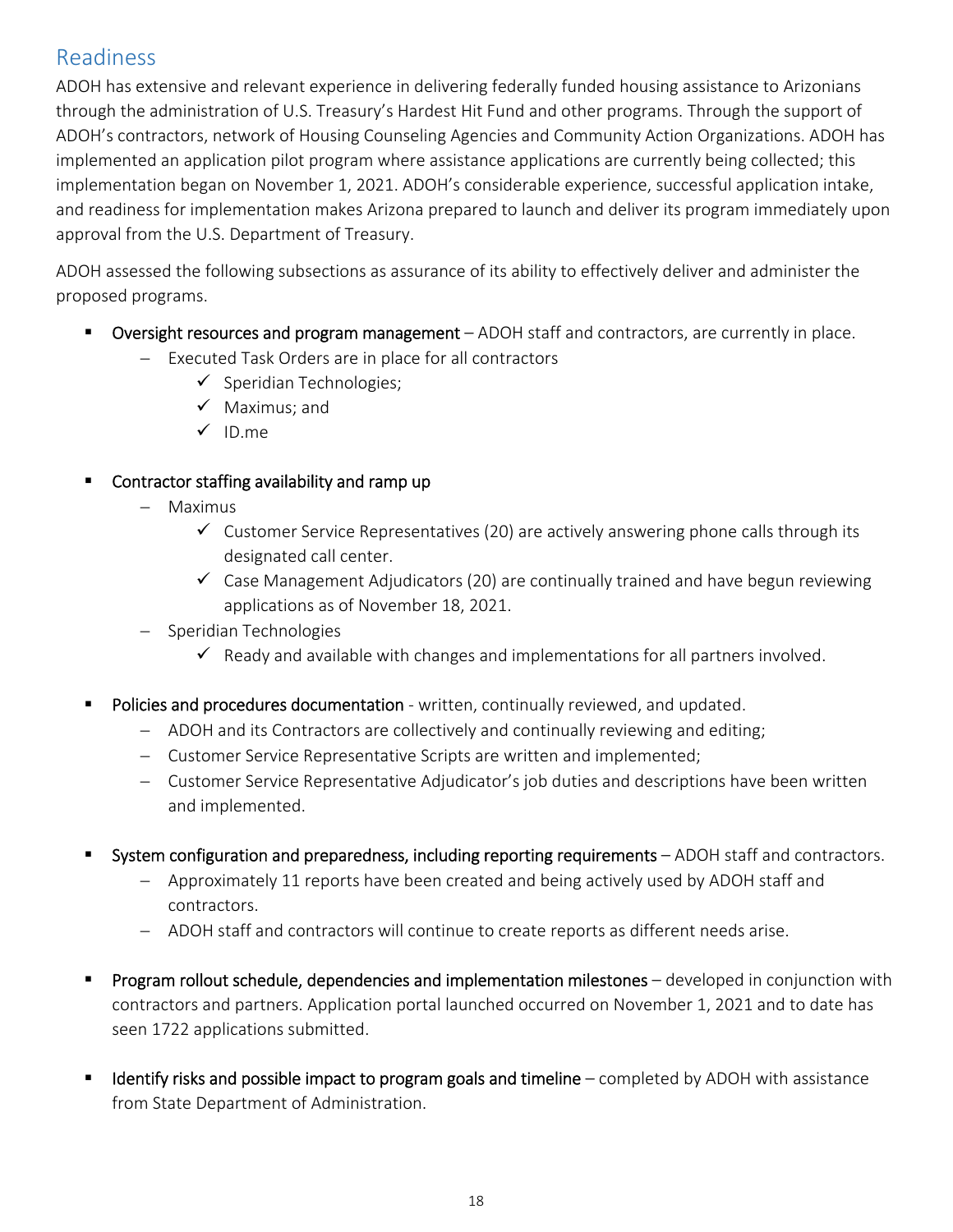#### Incorporating HHF Experience

ADOH's implementation of HAF will significantly differ from the HHF program. ADOH will use successful HHF policies and procedures as a framework and will revise and update accordingly for the HAF program. In a key difference from HHF, ADOH will be using an online application and payment system to streamline processes and deliver HAF assistance quickly. Additionally, ADOH will be using templates and implementing procedures that have been developed collaboratively for HAF by the National Council of State Housing Agencies (NCSHA) and mortgage servicers.

As previously stated under "Best Practices and Coordination with Other HAF Participants". The plan for improvement and clearly taking note of HHF challenges were top priority for ADOH while developing the HAF plan. The following were taken into consideration while comparing HAF distribution to HHF distribution.

- 1. Begin assistance with Reinstatement of delinquency;
- 2. Simple documentation requirements;
- 3. Structure HAF assistance to be in the form of a Grant;
- 4. Established infrastructure before program rollout; and
- 5. Outsource program as a whole.

Over the course of the last ten (10) years ADOH has administered \$303,278,099.00 in funds for the U.S. Department of Treasury's Hardest Hit Funds program; these federal funds were used to assist with foreclosure prevention & down payment assistance programs. ADOH complied with all of the U.S. Department of Treasury's requirements and in the course of the program, ADOH assisted a total of 11,689 homeowners facing foreclosure through principal reduction, second mortgage settlement, reinstatement / unemployment / underemployment assistance, short sale assistance, and down payment assistance. A total of \$269,707,494.00 dollars were committed through Hardest Hit Funding to assist these homeowners and provided housing and market stability. The breakdown of homeowner assistance for the total dollars committed to Hardest Hit Funds is as follows:

| <b>Component</b>                                     |   | <b>Budgeted</b> |   | <b>Committed</b> |
|------------------------------------------------------|---|-----------------|---|------------------|
| <b>Principal Reduction Assistance</b>                |   | 88,846,080      |   | 91,569,810       |
| Second Mortgage Settlements                          |   | 12,803,697      |   | 12,461,113       |
| Under/Unemployment/Reinstatement Mortgage Assistance |   | 70,239,398      |   | 70,321,317       |
| Short Sale Assistance                                |   | 1,011,877       |   | 934,365          |
| Down Payment Assistance                              |   | 86,465,923      |   | 94,420,889       |
| Program Budget                                       |   | \$259,366,975   | S | 269,707,494      |
| Administration/Counseling/Partners Support           |   | 36,779,745      |   | 33,570,605       |
| Total Budget                                         | ς | 296,146,720     |   | 303,278,099      |

#### HHF Budget and Commitments Analysis, as of June 30, 2021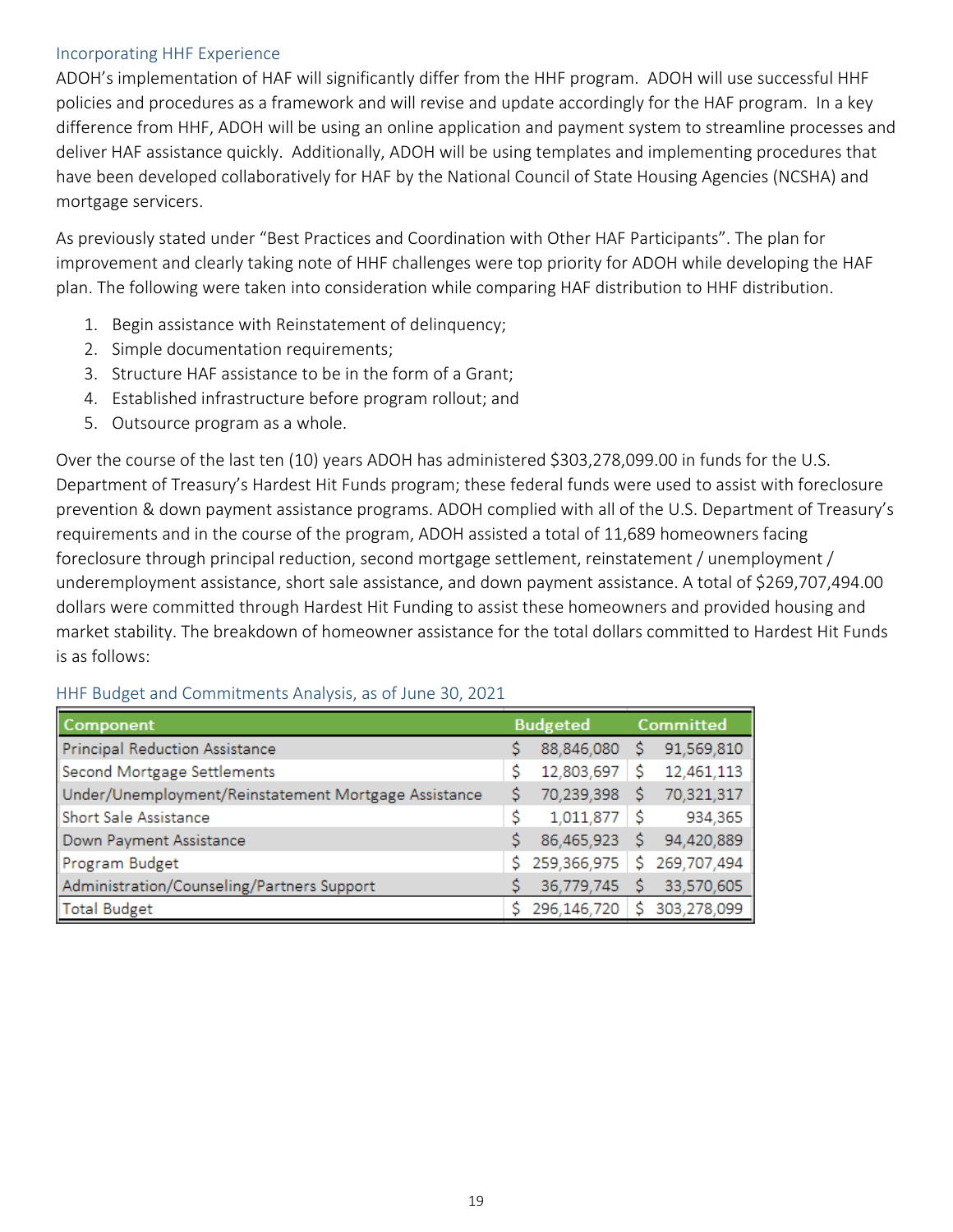#### Staffing and Systems

ADOH will contract with Speridian Technologies and use the same platform as Arizona's Emergency Rental Assistance Program (ERAP) for administering the HAF program. Speridian Technologies will provide its technology solution Financial Aid Management System (FAMS) to ADOH and its partners for managing various aspects of the program as listed below. FAMS solution is already deployed at the Arizona Department of Economic Security (DES) for managing the Emergency Rental Assistance Program (ERAP). FAMS solution is configured to meet all requirements of HAF program and is being deployed in multiple HAF agencies across the US along with Arizona.

- 1. Microsite for the program awareness with content such as general program rules, pre‐screening, frequently asked questions, and resources.
- 2. Multi-lingual and mobile friendly application Intake for online applications.
- 3. Case Management Portal for phone and paper application intake, managing application and case processing, program eligibility, case adjudication and payment disbursements.
- 4. Management of Service providers such as Mortgage companies, HOAs, Utility providers and Insurance companies. It also provides integration with service providers via Common Data File (CDF).
- 5. Reporting and Analytics component for generating Treasury and State reports.

### Contracts and Partnerships

The primary partnerships to implement Arizona's HAF allocation are the AZ Department of Housing, Speridian Technologies, Maximus, the Arizona Department of Economic Security (DES), and the Arizona Health Care Cost Containment System (AHCCCS).

Speridian Technologies will provide and manage an online application and payment program, the Financial Assistance Management System (FAMS). Maximus will provide call center and case management representatives to oversee application intake and case management/adjudication services. ADOH will continually work closely with DES to leverage their experience with the ERAP program to learn from their successes and setbacks while sharing information and solutions for program enhancement. ADOH will be the oversight entity for the two contracts and will be responsible for the overall performance of the program.

Throughout the course of the planning process and during previous Treasury‐funded programs ADOH has formed relationships with mortgage servicers as well as agencies that will provide services under HAF funding such as Community Action Organizations, Housing Counseling organizations, and other jurisdictions in the State assisting homeowners. Finally, the State has established relationships with utility providers during the implementation of its Emergency Rental Assistance Program (ERAP). ADOH will use the same contracted partner that formed the ERAP infrastructure to remit assistance for approved applicants to utility providers. In addition, ADOH will continue to collaborate with other State departments, DES and AHCCCS, to coordinate and leverage assistance as well as reduce the opportunity for fraud.

ADOH understands that maintaining good relationships with mortgage servicers will be critical to the successful implementation of the HAF Program. To this end, ADOH participated in weekly National Council of State Housing Agency (NCSHA) HAF calls, as well as met with Fannie Mae reps to understand the concerns of the servicers and plan our implementation. ADOH is prioritizing reinstatements, as requested by the mortgage servicers. Reinstatements will be a quick process whereby the homeowner applies for assistance, the servicer confirms the forbearance amount, and payment is processed. Similar streamlining efforts for other assistance will be implemented to reduce the need for time-consuming negotiations so funds can be disbursed efficiently and effectively. In addition, ADOH will maintain consistency and positive relationships by using agreement templates developed by the NCSHA collaboration and approved by servicers. ADOH is committed to continuing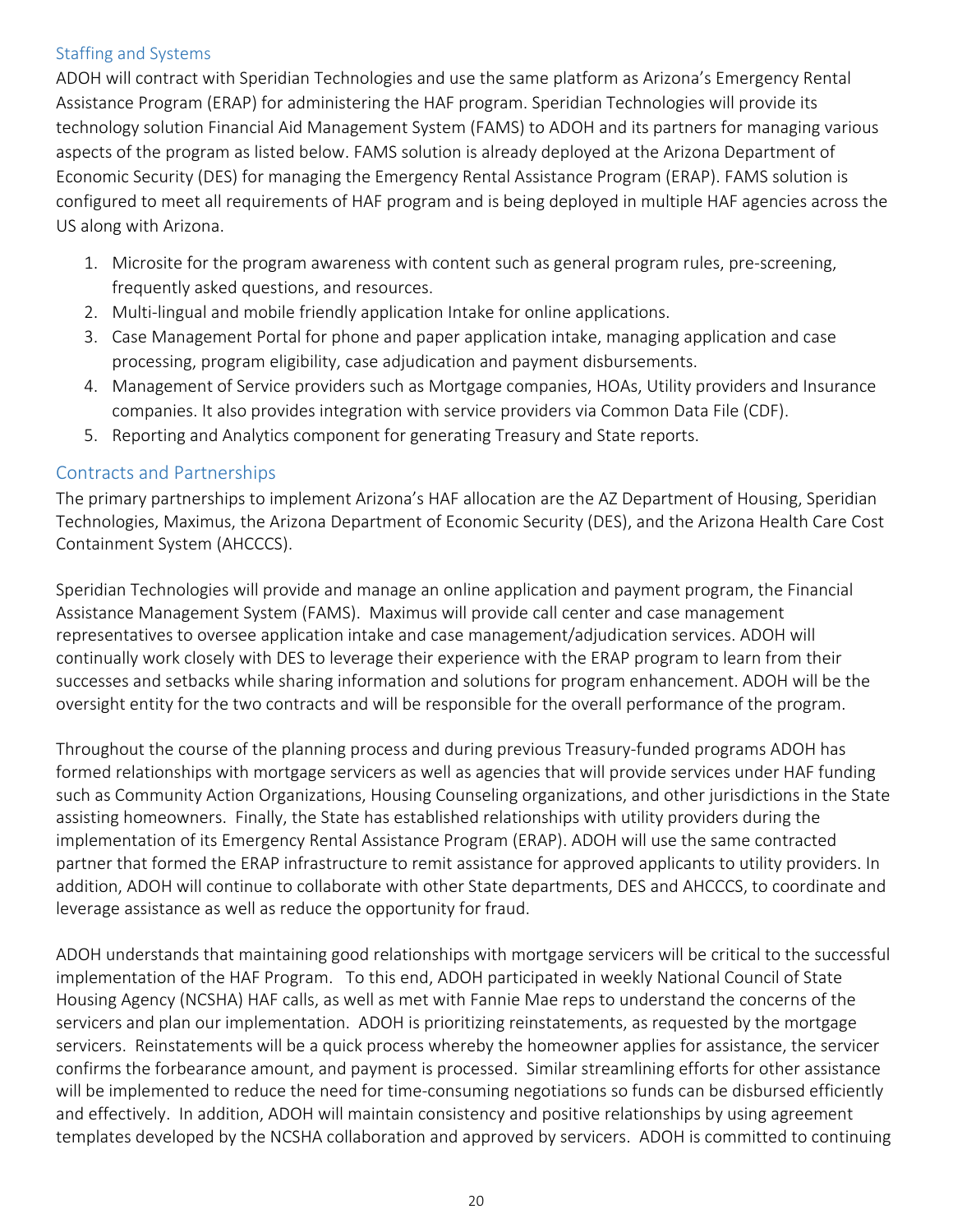to participate in the collaborations, communicating with mortgage servicers, and will adjust processes at any time if needed.

# Existing Pilot Program

ADOH has implemented a pilot program where applications for assistance are currently being collected; this implementation began on November 1, 2021. All but one Arizona County has at least one application submitted. It was anticipated that Greenlee County also known as the Morenci Mining District, would receive very few if no applications for assistance because the majority of the land is government owned. The Forest Service controls 63.5 percent; the Bureau of Land Management controls 13.6 percent; the State of Arizona controls 14.8; and individual or corporate ownership is 8.1 percent. To date ADOH has drawn down a total of \$4,480,432.97 of the initial 10% payment disbursed to the Department and holds a balance of \$15,218,000.93.

- HAF application intake portal is live (as of 11/01/2021)
	- Application Intake Dashboard numbers reported as of 11/23/2021:
		- $\checkmark$  1722 Applications Submitted
		- $\checkmark$  1780 Applications In Process

# Budget

The U.S. Department of Treasury allocated \$196,984,339 to Arizona under the Homeowner Assistance Fund. ADOH will make every effort to disburse the funding quickly, within 24 months, to prevent imminent foreclosures. The Arizona Department of Housing is proposing that the allocation be applied as follows:

| Homeowner Assistance Fund Program Working Budget |            |                   |                   |                    |
|--------------------------------------------------|------------|-------------------|-------------------|--------------------|
| Administration                                   | Year 1     | Year <sub>2</sub> | Year <sub>3</sub> | <b>Grand Total</b> |
| <b>ADOH Staff</b>                                | 391,000    | 391,000           | 391,000           | 1,173,000          |
| <b>Vendor Contracts</b>                          | 6,568,524  | 4,237,320         | 847,580           | 11,653,424         |
| Housing Counseling Contracts                     | 1,000,000  | 1,000,000         |                   | 2,000,000          |
| Community Engagement - media cost                | 569,000    | 300,000           |                   | 869,000            |
| Contingency (year 3 to complete program)         |            |                   | 1,288,915         | 1,288,915          |
| <b>Total Administration</b>                      | 8,528,524  | 5,928,320         | 2,527,495         | 16,984,339         |
| Program                                          |            |                   |                   |                    |
| Mortgage Assistance includes:                    |            |                   |                   |                    |
| Monthly Mortgage Assistance                      | 6,825,000  | 13,650,000        | 9,325,000         | 29,800,000         |
| Reinstatement Assistance                         | 27,800,000 | 55,600,000        | 27,800,000        | 111,200,000        |
| Insurance Assistance (HO, Flood, PMI)            | 750,000    | 1,500,000         | 750,000           | 3,000,000          |
| Association Fees & Lien Assistance               | 2,250,000  | 4,500,000         | 2,250,000         | 9,000,000          |
| Delinquent Property Tax Assistance               | 2,250,000  | 4,500,000         | 2,250,000         | 9,000,000          |
| <b>Utility/Internet Assistance</b>               | 4,500,000  | 9,000,000         | 4,500,000         | 18,000,000         |
| <b>Total Program</b>                             | 44,375,000 | 88,750,000        | 46,875,000        | 180,000,000        |
| <b>Grand Total</b>                               | 52,903,524 | 94,678,320        | 49,402,495        | 196,984,339        |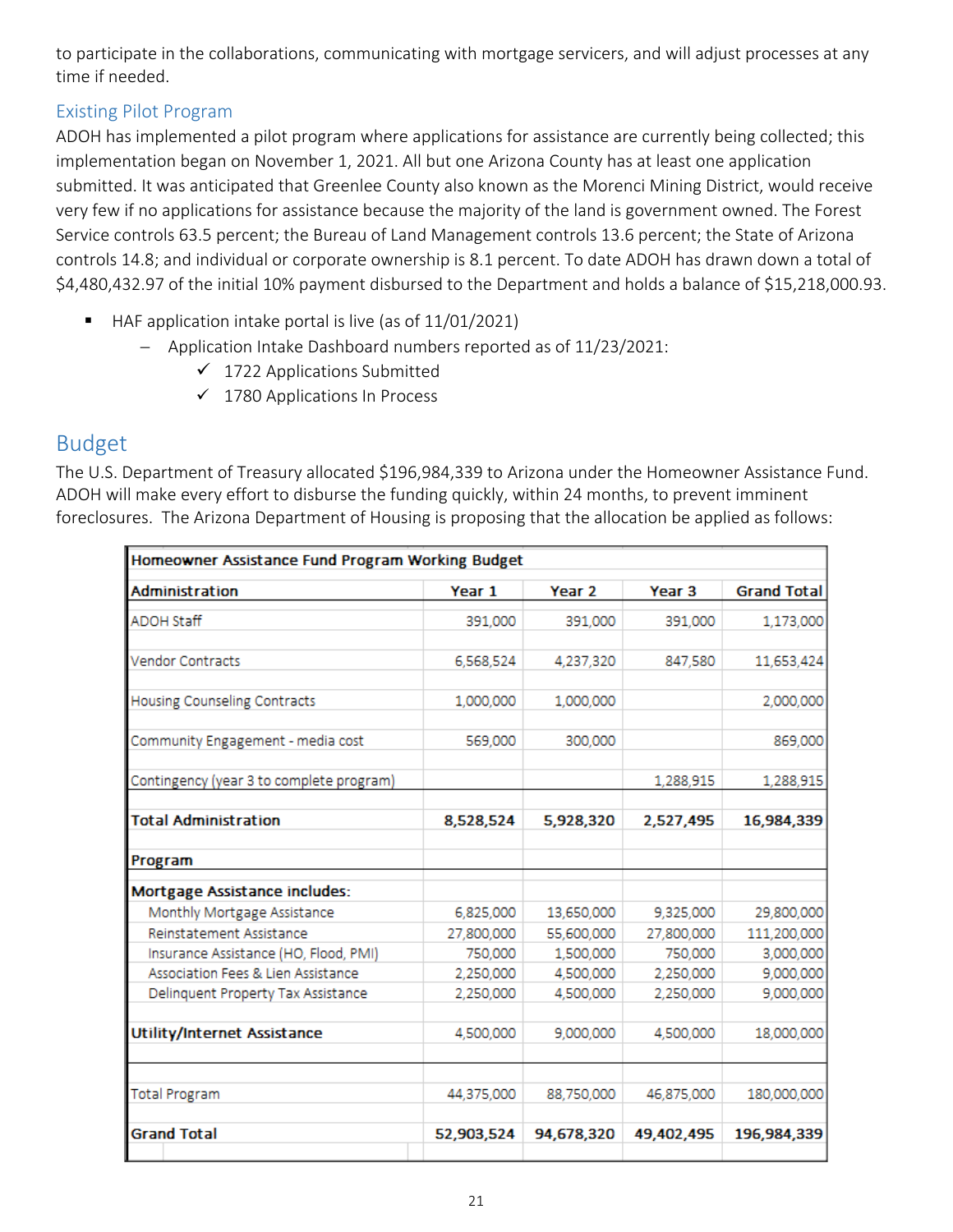# Reinstatement (RA) Payment Assistance Term Sheet

| Criteria                                             | Terms                                                                                                                                                                                                                                                                                                                                                                                                                                                                                                                                     |
|------------------------------------------------------|-------------------------------------------------------------------------------------------------------------------------------------------------------------------------------------------------------------------------------------------------------------------------------------------------------------------------------------------------------------------------------------------------------------------------------------------------------------------------------------------------------------------------------------------|
| <b>Brief description</b>                             | Provide funds to cover mortgage reinstatement to allow a homeowner reinstate a mortgage up<br>to 12 months in delinquency and/or to pay other housing-related costs related to a period of<br>forbearance, delinquency, or default.                                                                                                                                                                                                                                                                                                       |
|                                                      | Component will include Insurance Assistance Payment (homeowners, flood, and/or mortgage).<br>HAF Funds may be used to pay homeowner's insurance, flood insurance, and/or mortgage<br>insurance that are not included in the homeowner's monthly mortgage payment.<br>Payment assistance for insurances will provide up to (1) annual homeowner's insurance<br>premium to assist homeowners maintain housing stability.<br>This will apply when these property tax fees are not escrowed into the homeowner's<br>monthly mortgage payment. |
| Maximum amount of assistance                         | Maximum Amount of Assistance:                                                                                                                                                                                                                                                                                                                                                                                                                                                                                                             |
| <u>per homeowner</u>                                 | Maximum monthly assistance across all programs of \$3,500<br>Maximum \$25,000 per household<br>٠                                                                                                                                                                                                                                                                                                                                                                                                                                          |
|                                                      | Mortgage Reinstatement (RA):<br>Maximum number of past due mortgage payments to be rescued is 12, which allows for<br>an additional 3 months of monthly mortgage payment assistance outside of<br>reinstatement.                                                                                                                                                                                                                                                                                                                          |
|                                                      | Insurance Assistance Payment (Homeowners, Flood, and/or Mortgage):<br>Up to (1) annual homeowner's insurance premium to assist homeowners maintain<br>housing stability.<br>A Reverse Mortgage may be brought current for property charges, which<br>$ \,$<br>include, property taxes, homeowners hazard insurance premiums, flood                                                                                                                                                                                                        |
|                                                      | insurance premiums, condominium fees, and homeowners' association fees.<br>This will apply when these fees are not escrowed into the homeowner's monthly<br>mortgage payment.                                                                                                                                                                                                                                                                                                                                                             |
| Homeowner eligibility criteria<br>and documentation  | Same as General Eligibility Requirements Across All Programs plus                                                                                                                                                                                                                                                                                                                                                                                                                                                                         |
| requirements                                         | Homeowners are eligible to receive funding under if they                                                                                                                                                                                                                                                                                                                                                                                                                                                                                  |
|                                                      | 1. Attest that they experienced a financial hardship after January 21, 2020 associated with<br>the COVID-19 pandemic,                                                                                                                                                                                                                                                                                                                                                                                                                     |
|                                                      | Provide income documentation and are found to be at or below 150% of Arizona's Area<br>2.<br>Median Income (AMI), and                                                                                                                                                                                                                                                                                                                                                                                                                     |
|                                                      | 3. Currently own and occupy a primary residence in Arizona (the applicant must own and<br>occupy the property that is seeking assistance).                                                                                                                                                                                                                                                                                                                                                                                                |
|                                                      | Documentation requirements:<br>Proof of identity, which may include a photo identification or other means of<br>identification through id.me<br>Deed or Proof of Ownership<br>٠<br>Proof of Income                                                                                                                                                                                                                                                                                                                                        |
|                                                      | Paystubs, W2s or other wage statements, IRS Form 1099s, tax filings,<br>$\bullet$<br>depository institution (or bank) statements demonstrating regular income, or<br>an attestation from an employer<br>Documentation or written explanation of financial hardship due to COVID-19.<br>Mortgage Documents<br>Third Party Authorization (for Servicer CDF Exchange)                                                                                                                                                                        |
| Loan eligibility criteria specific<br>to the program | Delinquent by at least one payment, including any payments during a forbearance period.                                                                                                                                                                                                                                                                                                                                                                                                                                                   |
| Form of assistance                                   | Assistance will be structured as a non-recourse grant.                                                                                                                                                                                                                                                                                                                                                                                                                                                                                    |
| Payment requirements                                 | Payments will be made directly to the lender or servicer via electronic funds transfer.                                                                                                                                                                                                                                                                                                                                                                                                                                                   |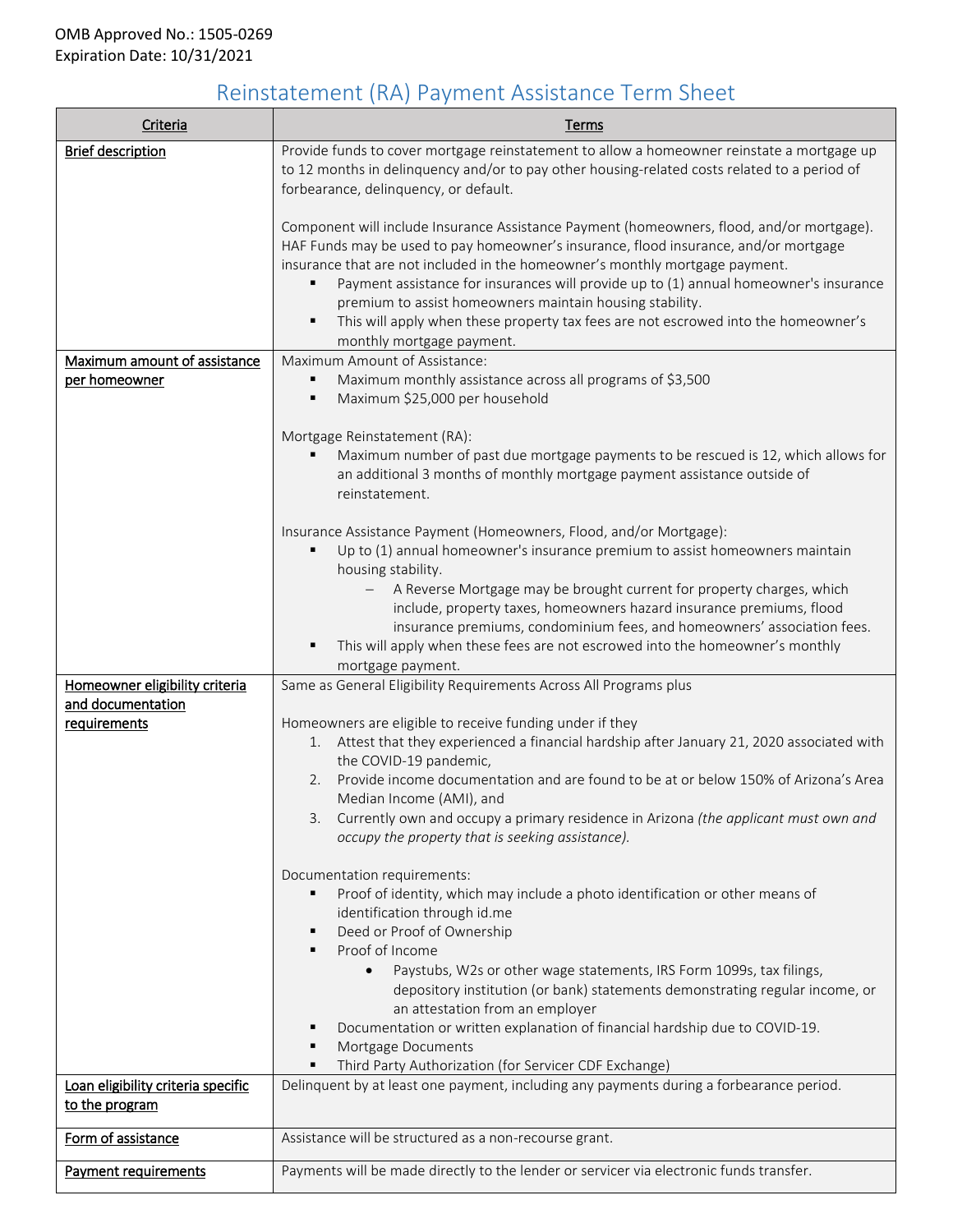# Utility / Internet / Broadband (UI) Payment Assistance Term Sheet

| Criteria                                      | Terms                                                                                                                                                                                                                                                                                                                                                                                                                                                                           |
|-----------------------------------------------|---------------------------------------------------------------------------------------------------------------------------------------------------------------------------------------------------------------------------------------------------------------------------------------------------------------------------------------------------------------------------------------------------------------------------------------------------------------------------------|
| <b>Brief description</b>                      | Provide funds to resolve delinquent payments for utility and/or internet access services.<br>Utility / Internet Payment Assistance will allow payment assistance for homeowner's<br>utilities, including electric, gas, home energy, and water and payment assistance for<br>homeowner's internet service, including broadband internet access service, as defined<br>in 47 CFR 8.1(b);<br>HAF funds may be used to pay delinquent amounts in full under circumstances in which |
|                                               | a delinquency threatens access to utility or internet services. The provided assistance<br>must bring the homeowner's account current.                                                                                                                                                                                                                                                                                                                                          |
|                                               | Funds may be used to pay prospective charges for up to the first 90 days following<br>approval if the homeowner is unable to make such payments and<br>1. Funds are not available from other utility assistance programs to cover these<br>amounts;                                                                                                                                                                                                                             |
| Maximum amount of<br>assistance per homeowner | Maximum Amount of Assistance:<br>Maximum monthly assistance across all programs of \$3,500<br>Maximum \$25,000 per household                                                                                                                                                                                                                                                                                                                                                    |
| Homeowner eligibility criteria                | Same as General Eligibility Requirements Across All Programs plus:                                                                                                                                                                                                                                                                                                                                                                                                              |
| and documentation<br>requirements             | Homeowner is at least one installment payment in arrears on one or more of<br>п                                                                                                                                                                                                                                                                                                                                                                                                 |
|                                               | the following: utilities, such as electric, gas, garbage, home energy, and water                                                                                                                                                                                                                                                                                                                                                                                                |
|                                               | or internet service, including broadband internet access service.                                                                                                                                                                                                                                                                                                                                                                                                               |
|                                               | Assistance sufficient to resolve the delinquency is not available from other<br>utility assistance programs and, without HAF assistance, the homeowner is<br>likely to lose services                                                                                                                                                                                                                                                                                            |
|                                               | Documentation requirements:                                                                                                                                                                                                                                                                                                                                                                                                                                                     |
|                                               | Proof of identity, which may include a photo identification or other means of<br>identification through id.me<br>Deed or Proof of Ownership<br>Proof of Income                                                                                                                                                                                                                                                                                                                  |
|                                               | Paystubs, W2s or other wage statements, IRS Form 1099s, tax filings,<br>depository institution (or bank) statements demonstrating regular<br>income, or an attestation from an employer                                                                                                                                                                                                                                                                                         |
|                                               | Attestation of financial hardship due to COVID-19.<br>Utility and/or Internet Billings for each utility company if applying for utility<br>assistance                                                                                                                                                                                                                                                                                                                           |
| Loan eligibility criteria                     | Delinquent by at least one installment payment in arrears on one or more of the                                                                                                                                                                                                                                                                                                                                                                                                 |
| specific to the program                       | following: utilities, such as electric, gas, garbage, home energy, and water or internet<br>service, including broadband internet access service.                                                                                                                                                                                                                                                                                                                               |
| Form of assistance                            | Assistance will be structured as a non-recourse grant.                                                                                                                                                                                                                                                                                                                                                                                                                          |
| Payment requirements                          | Funds will be paid directly to the utility provider, internet provider, or other applicable                                                                                                                                                                                                                                                                                                                                                                                     |
|                                               | third party authorized to collect eligible charge via check or electronic funds transfer.                                                                                                                                                                                                                                                                                                                                                                                       |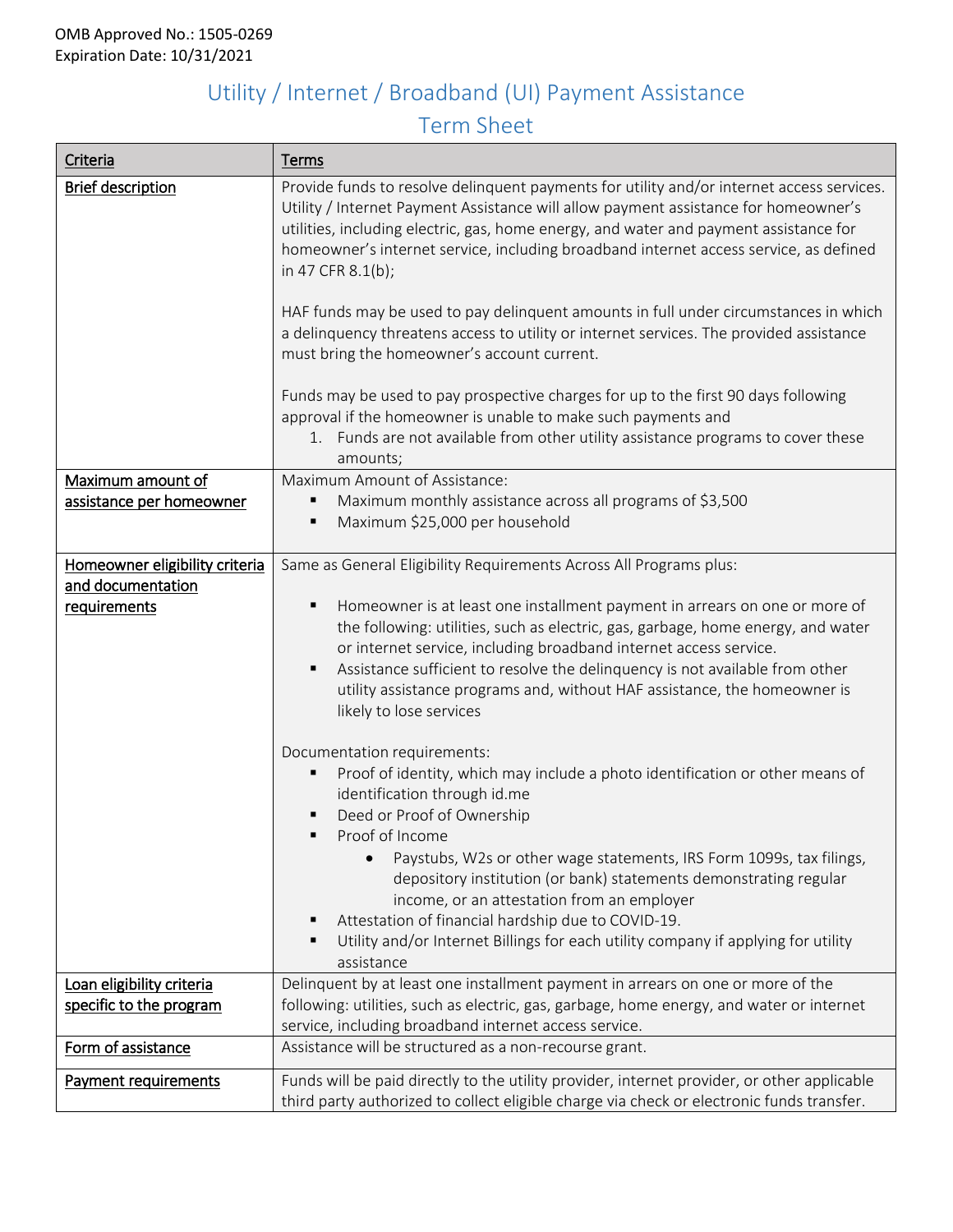# Monthly Mortgage (MM) Payment Assistance Term Sheet

| Criteria                                             | Terms                                                                                                                                                                                                                                                                                                                                                                                                                                                                                                                         |
|------------------------------------------------------|-------------------------------------------------------------------------------------------------------------------------------------------------------------------------------------------------------------------------------------------------------------------------------------------------------------------------------------------------------------------------------------------------------------------------------------------------------------------------------------------------------------------------------|
| <b>Brief description</b>                             | Provide full monthly payment assistance to homeowners unable to make full mortgage<br>payments due to a continuing financial hardship associated with the Coronavirus pandemic.                                                                                                                                                                                                                                                                                                                                               |
|                                                      | HAF funds will allow a homeowner up to three (3) additional months outside of<br>reinstatement assistance of (12) full monthly mortgage payments.<br>Monthly Mortgage assistance can be provided if not all funds have been expended<br>after Reinstatement and Utility/Internet/Broadband payment assistance.<br>If not all (12) monthly payments under Reinstatement Assistance are used<br>homeowner can use the remaining payments under monthly mortgage assistance.                                                     |
| Maximum amount of                                    | Maximum Amount of Assistance:                                                                                                                                                                                                                                                                                                                                                                                                                                                                                                 |
| assistance per homeowner                             | Maximum monthly assistance across all programs of \$3,500<br>Maximum \$25,000 per household                                                                                                                                                                                                                                                                                                                                                                                                                                   |
|                                                      | Monthly Mortgage (MM):<br>Maximum number of past due mortgage payments to be rescued is 12 which allows<br>for an additional 3 months of monthly mortgage payment assistance outside of<br>reinstatement.<br>If not all (12) rescued Reinstatement payments are used under RA component<br>homeowner may use remaining payments for monthly mortgage assistance.                                                                                                                                                              |
| Homeowner eligibility criteria                       | Same as General Property Eligibility Criteria Across All Programs plus                                                                                                                                                                                                                                                                                                                                                                                                                                                        |
| and documentation                                    |                                                                                                                                                                                                                                                                                                                                                                                                                                                                                                                               |
| requirements                                         | Homeowner is delinquent by at least one payment, including any payments during<br>a forbearance period.<br>Maximum number of past due mortgage payments to be rescued is 12 which allows<br>for an additional 3 months of monthly mortgage payment assistance outside of<br>reinstatement.<br>If not all (12) rescued Reinstatement payments are used under RA component<br>٠<br>homeowner may use remaining payments for monthly mortgage assistance.                                                                        |
|                                                      | Documentation requirements:<br>Proof of identity, which may include a photo identification or other means of<br>identification through id.me<br>Deed or Proof of Ownership<br>Proof of Income<br>Paystubs, W2s or other wage statements, IRS Form 1099s, tax filings,<br>depository institution (or bank) statements demonstrating regular income,<br>or an attestation from an employer<br>Attestation of financial hardship due to COVID-19.<br>Mortgage Documents<br>Third Party Authorization (for Servicer CDF Exchange) |
| Loan eligibility criteria specific<br>to the program | Delinquent by at least one payment, including any payments during a forbearance period.                                                                                                                                                                                                                                                                                                                                                                                                                                       |
| Form of assistance                                   | Assistance will be structured as a non-recourse grant.                                                                                                                                                                                                                                                                                                                                                                                                                                                                        |
| Payment requirements                                 | Payments will be made directly to the lender or servicer via electronic funds transfer.                                                                                                                                                                                                                                                                                                                                                                                                                                       |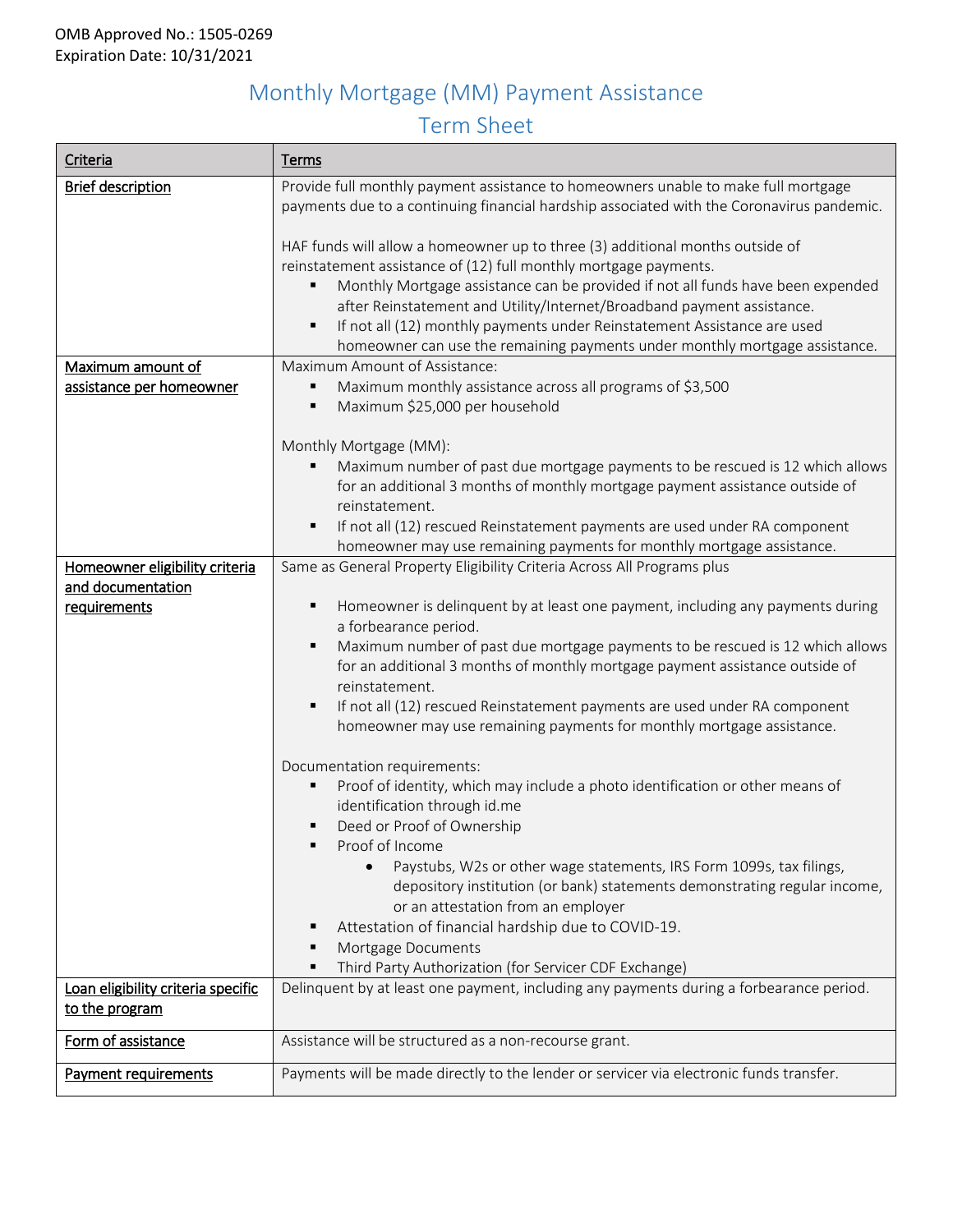# Delinquent Property Tax (DPT) Payment Assistance Term Sheet

| Criteria                       | Terms                                                                                                                                                  |  |  |  |  |
|--------------------------------|--------------------------------------------------------------------------------------------------------------------------------------------------------|--|--|--|--|
| <b>Brief description</b>       | Provide up to three (3) years of delinquent property tax payment assistance to prevent                                                                 |  |  |  |  |
|                                | homeowner from tax foreclosure. This will apply when the property tax is not escrowed                                                                  |  |  |  |  |
|                                | into the homeowner's monthly mortgage payment.                                                                                                         |  |  |  |  |
| Maximum amount of              |                                                                                                                                                        |  |  |  |  |
| assistance per homeowner       | Maximum Amount of Assistance \$25,000 per household                                                                                                    |  |  |  |  |
| Homeowner eligibility criteria | Same as General Property Eligibility Criteria Across All Programs plus                                                                                 |  |  |  |  |
| and documentation              |                                                                                                                                                        |  |  |  |  |
| requirements                   | Additional Mortgage Type:                                                                                                                              |  |  |  |  |
|                                | Reverse Mortgages                                                                                                                                      |  |  |  |  |
|                                |                                                                                                                                                        |  |  |  |  |
|                                | Documentation requirements:                                                                                                                            |  |  |  |  |
|                                | Proof of identity, which may include a photo identification or other means of                                                                          |  |  |  |  |
|                                | identification through id.me                                                                                                                           |  |  |  |  |
|                                | Deed or Proof of Ownership                                                                                                                             |  |  |  |  |
|                                | Proof of Income<br>٠                                                                                                                                   |  |  |  |  |
|                                | Paystubs, W2s or other wage statements, IRS Form 1099s, tax filings,<br>$\bullet$<br>depository institution (or bank) statements demonstrating regular |  |  |  |  |
|                                | income, or an attestation from an employer                                                                                                             |  |  |  |  |
|                                | Attestation of financial hardship due to COVID-19.                                                                                                     |  |  |  |  |
|                                | Mortgage Documentation                                                                                                                                 |  |  |  |  |
|                                | Property Tax Statement                                                                                                                                 |  |  |  |  |
| Loan eligibility criteria      | Delinquent by at least one installment but not to exceed three (3) years / six (6)                                                                     |  |  |  |  |
| specific to the program        | installments of delinquent property taxes.                                                                                                             |  |  |  |  |
|                                |                                                                                                                                                        |  |  |  |  |
|                                | Will apply when property taxes are not escrowed into the homeowner's                                                                                   |  |  |  |  |
|                                | monthly mortgage payment.                                                                                                                              |  |  |  |  |
|                                | Will apply when there are property tax delinquencies for applicants with<br>٠                                                                          |  |  |  |  |
|                                | Reverse Mortgages.                                                                                                                                     |  |  |  |  |
| Form of assistance             | Assistance will be structured as a non-recourse grant.                                                                                                 |  |  |  |  |
| Payment requirements           | Funds will be paid directly to the County Treasurer's office or applicable third party                                                                 |  |  |  |  |
|                                | authorized to collect eligible charges via check or electronic funds transfer.                                                                         |  |  |  |  |